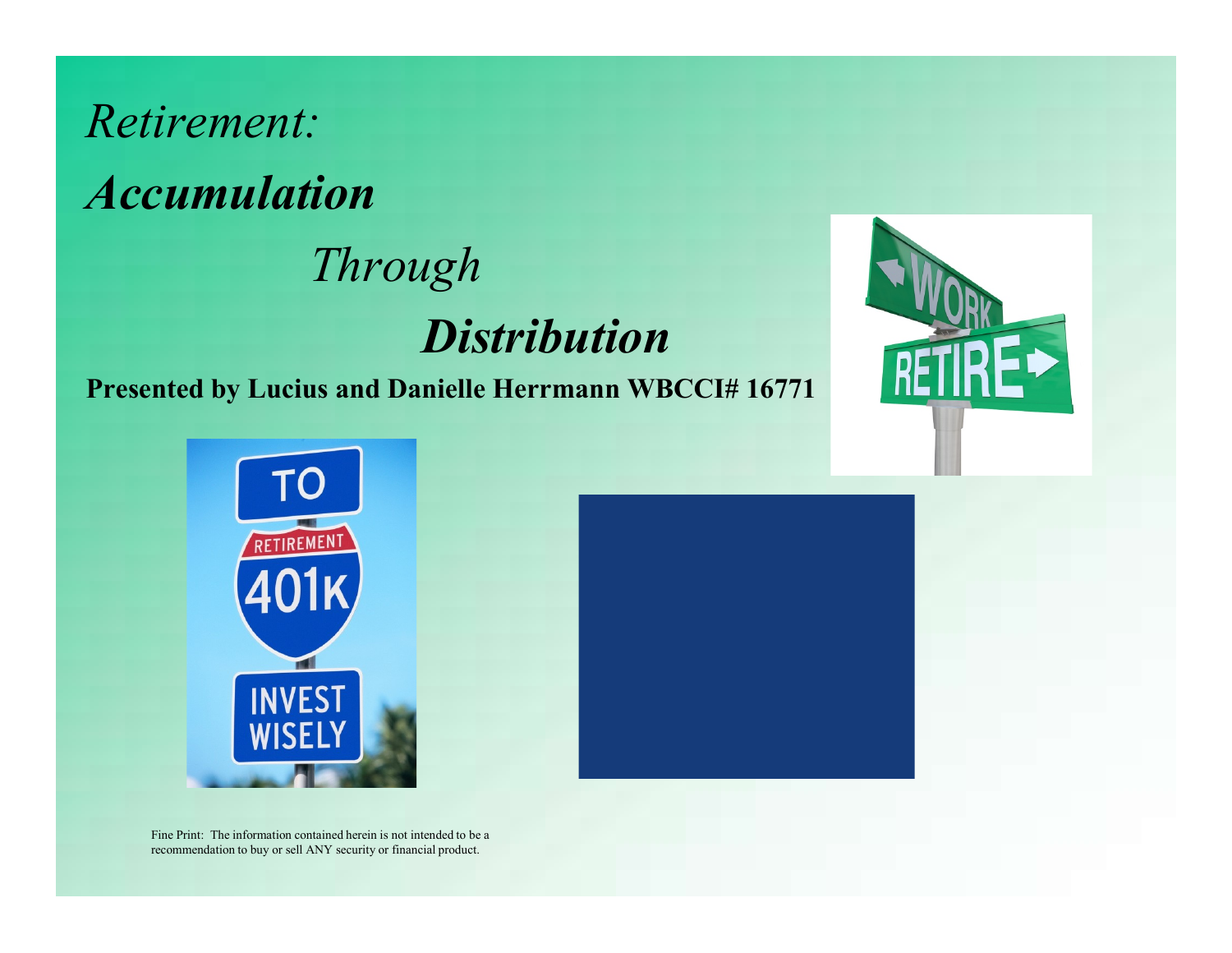### **Overview**

- Overview<br>• There's nobody more interested in your<br>financial future than YOU financial future than YOU • There's nobody more interested in your<br>
• There's nobody more interested in your<br>
• Retirement will be what you make it!<br>
• Be sure you've covered the basics: • There's nobody more interested in your<br>
• financial future than YOU<br>
• Retirement will be what you make it!<br>
• Be sure you've covered the basics:<br>
– Will / estate Fhere's nobody more interested in your<br>
inancial future than YOU<br>
Retirement will be what you make it!<br>
Be sure you've covered the basics:<br>
— Will / estate<br>
— Insurance: home, car, life, medical, long term<br>
care<br>
— Gosh /
- 
- -
- care mancial future than YOU<br>
Retirement will be what you make it!<br>
Be sure you've covered the basics:<br>
– Will / estate<br>
– Insurance: home, car, life, medical, long<br>
care<br>
– Cash / CD / I-bonds, Savings bonds, etc.
	-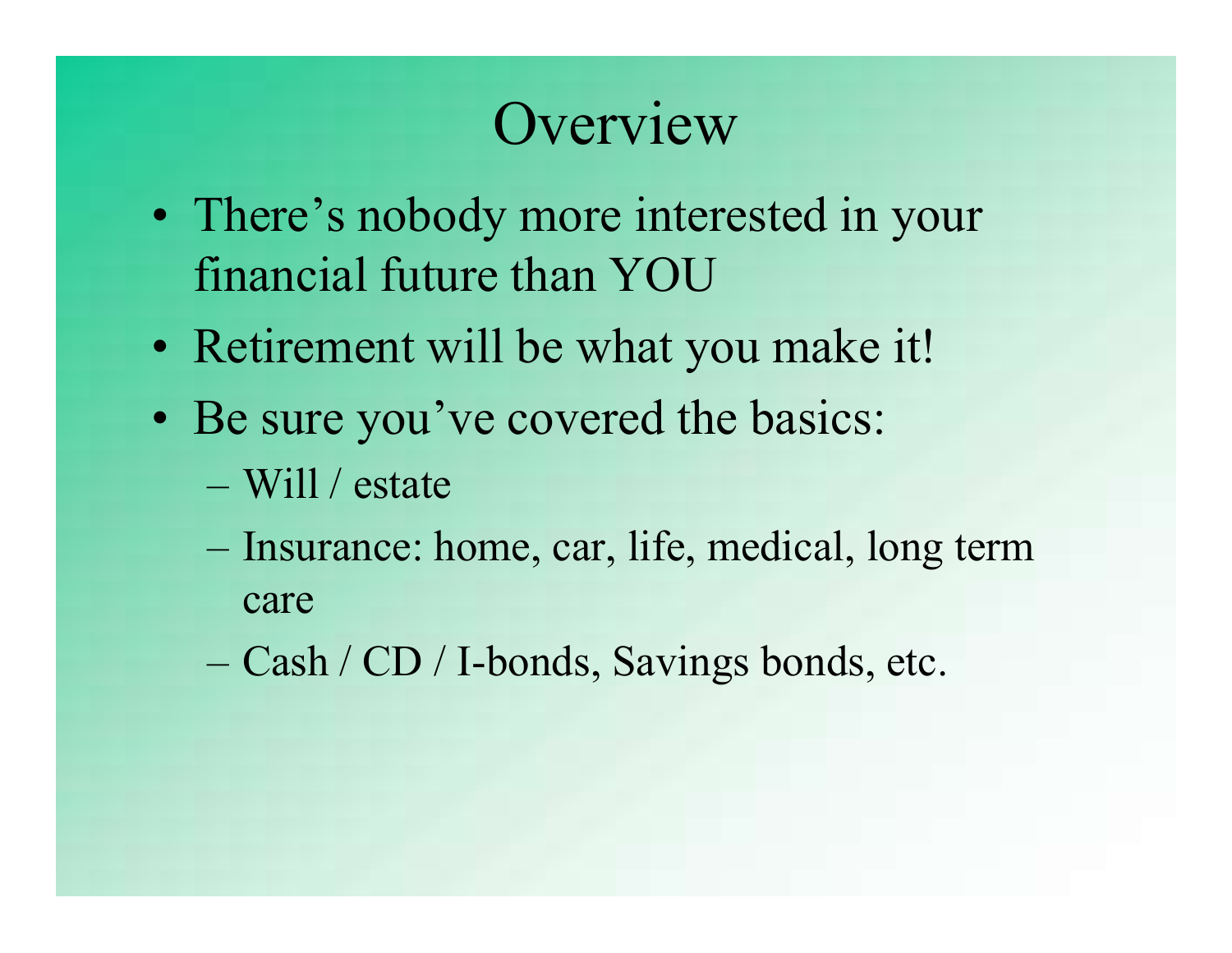### What is Retirement? What is Retir<br>
• It varies<br>
– No work<br>
– Part time work What is Retirer What is Retirer<br>
t varies<br>
– No work<br>
– Part time work<br>
– Volunteer<br>
Retirement is... What is Retirer<br>
t varies<br>
– No work<br>
– Part time work<br>
– Volunteer<br>
Retirement is...<br>
– Freedom What is Retirement?<br>
• It varies<br>
– No work<br>
– Part time work<br>
– Volunteer<br>
• Retirement is…<br>
– Freedom<br>
– Freedom<br>
– Financial Independence<br>
wave What is Retirer<br>
t varies<br>
– No work<br>
– Part time work<br>
– Volunteer<br>
Retirement is...<br>
– Freedom<br>
– Financial Independence<br>
– Leisure WILAL IS KEUIEL<br>
t varies<br>
- No work<br>
- Part time work<br>
- Volunteer<br>
Retirement is...<br>
- Freedom<br>
- Financial Independence<br>
- Leisure<br>
- Travel<br>
- All of the Above and

- -
	-
	-
- -
	-
	-
	-
- t varies<br>
 No work<br>
 Part time work<br>
 Volunteer<br>
Retirement is...<br>
 Freedom<br>
 Financial Independence<br>
 Leisure<br>
 Travel<br>
 All of the Above and<br>
More - No work<br>
- Part time work<br>
- Volunteer<br>
Retirement is...<br>
- Freedom<br>
- Financial Independence<br>
- Leisure<br>
- Travel<br>
- All of the Above and<br>
More More

•Freedom to make your own choices

•Using your What is Retirement?<br>
t varies<br>
- No work<br>
- Part time work<br>
- Part time work<br>
- Volunteer<br>
Retirement is...<br>
- Freedom<br>
- Freedom<br>
- Freedom<br>
- Freedom<br>
- Freedom<br>
- Freedom<br>
- Freedom<br>
- Freedom<br>
- Freedom<br>
- Freedom<br>
- F ways that are meaningful to you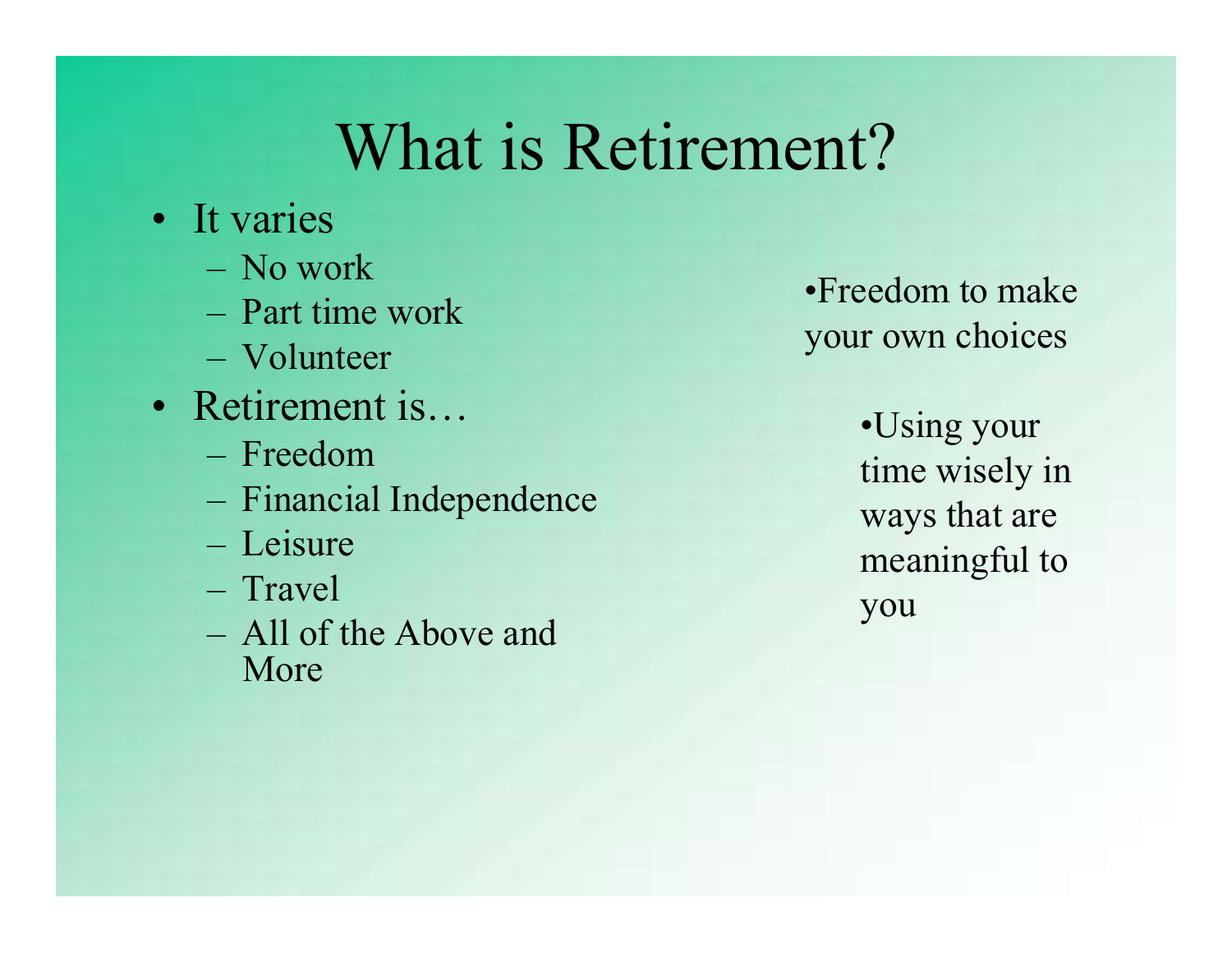### Plan Now… For Later

- Plan Now... For Later<br>• How Do You Get There From Here?<br>– Pay Yourself First 10% no ifs/ands/buts!
	-
	- Plan Now... For Later<br>
	How Do You Get There From Here?<br>
	 Pay Yourself First 10% no ifs/ands/buts!<br>
	 You must literally put the money away and **Plan Now... For Later**<br>How Do You Get There From Here?<br>- Pay Yourself First - 10% - no ifs/ands/buts!<br>- You must literally put the money away and<br>pretend it does not exist pretend it does not exist FIAH INOW... FOI LATE<br>
	How Do You Get There From Here?<br>
	- Pay Yourself First - 10% - no ifs/ands/buts!<br>
	- You must literally put the money away and<br>
	pretend it does not exist<br>
	- Start lower if you absolutely must<br>
	- Incre How Do You Get There From Here?<br>
	- Pay Yourself First - 10% - no ifs/ands/buts!<br>
	- You must literally put the money away and<br>
	pretend it does not exist<br>
	- Start lower if you absolutely must<br>
	- Increase the amount systemati – Pay Yourself First - 10% - no ifs/ands/buts!<br>– You must literally put the money away and<br>pretend it does not exist<br>– Start lower if you absolutely must<br>– Increase the amount systematically<br>– Go beyond 10% - you'll be sur
	- Start lower if you absolutely must
	-
	-
	-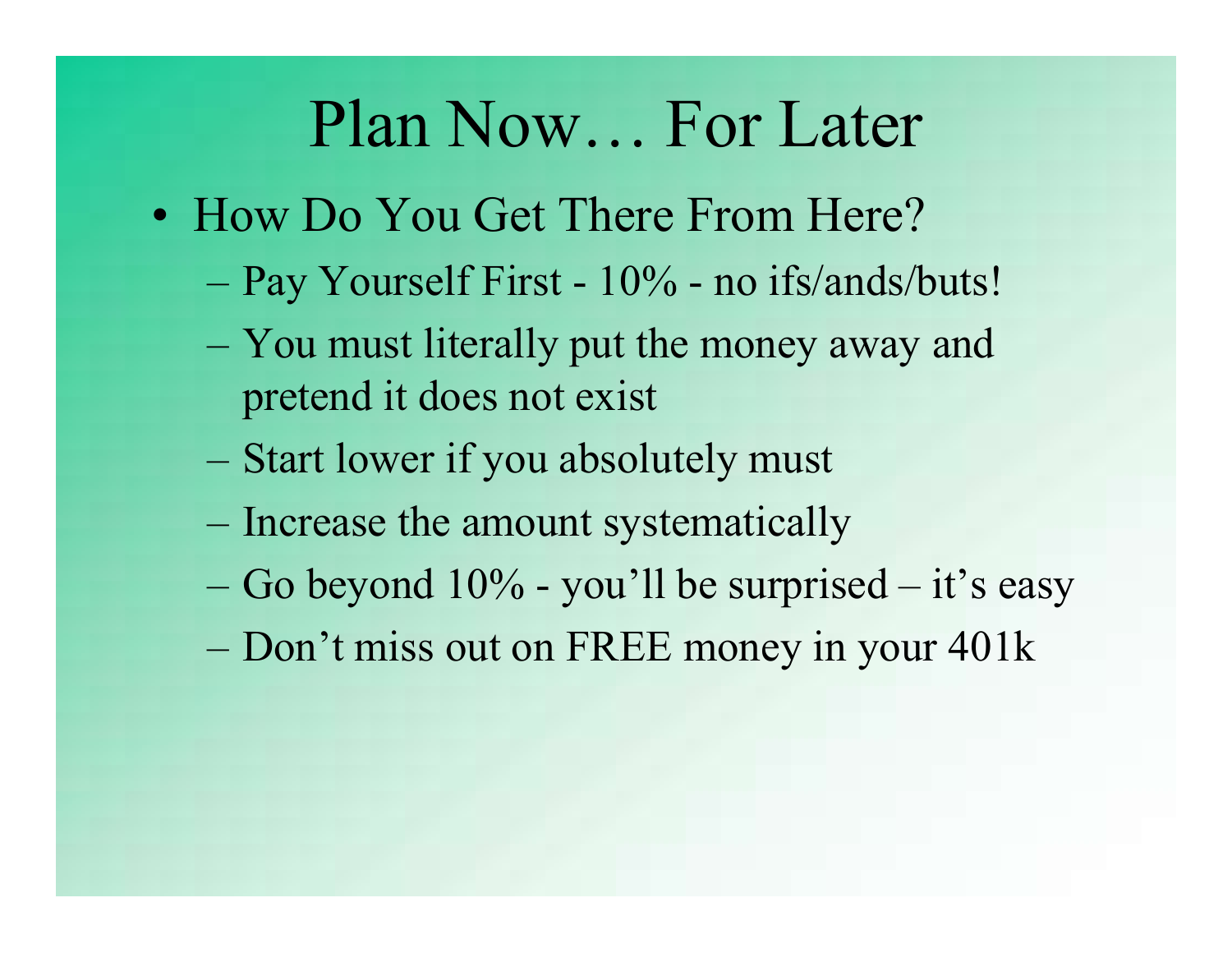### Rule of Thumb from Fidelity

#### Savings factors to help you on your journey to retirement  $10x$ Save "x" your starting salary 8x 7x 6x  $4x$  $3x$ 2x 1x 40 50 55 60 67 45 Age:

See footnote at the end of the article for more information

Fine Print: The information contained herein is not intended to be a recommendation to buy or sell ANY security or financial product.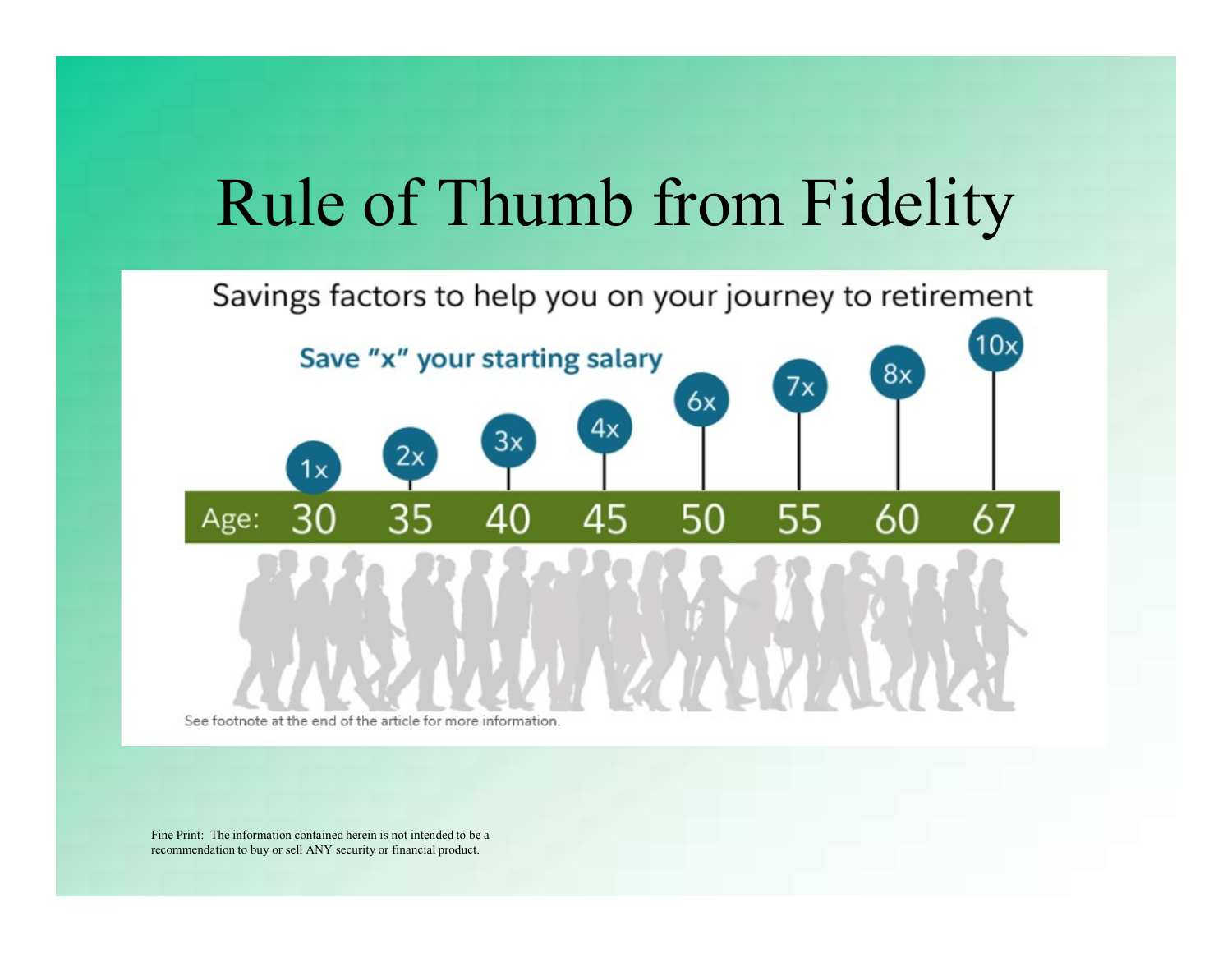#### The Fine Print

#### They're basically saying that in retirement you'll likely live on  $\sim$ 50% of your final salary

This information is intended to be educational and is not tailored to the investment needs of any specific investor.

1. Fidelity has developed a series of salary multipliers in order to provide participants with one measure of how their current retirement savings might be compared to potential income needs in retirement. The salary multiplier suggested is based solely on your current age. In developing the series of salary multipliers corresponding to age, Fidelity assumed age-based asset allocations consistent with the equity glide path of a typical target date retirement fund, a 15% savings rate, a 1.5% constant real wage growth, a retirement age of 67 and a planning age through 93. The replacement annual income target is defined as 45% of pre-retirement annual income and assumes no pension income. This target is based on Consumer Expenditure Survey 2011 (BLS), Statistics of Income 2011 Tax Stat, IRS 2014 tax brackets and Social Security Benefit Calculators. Fidelity developed the salary multipliers through multiple market simulations based on historical market data, assuming poor market conditions to support a 90% confidence level of success.

These simulations take into account the volatility that a typical target date asset allocation might experience under different market conditions. Volatility of the stocks, bonds and short-term asset classes is based on the historical annual data from 1926 through the most recent vear-end data available from Ibbotson Associates. Inc. Stocks (domestic and foreign) are represented by Ibbotson Associates SBBI S&P 500 Total Return Index, bonds are represented by Ibbotson Associates SBBI U.S. Intermediate Term Government Bonds Total Return Index, and short term are represented by Ibbotson Associates SBBI 30-day U.S. Treasury Bills Total Return Index, respectively. It is not possible to invest directly in an index. All indices include reinvestment of dividends and interest income. All calculations are purely hypothetical and a suggested salary multiplier is not a guarantee of future results; it does not reflect the return of any particular investment or take into consideration the composition of a participant's particular account. The salary multiplier is intended only to be one source of information that may help you assess your retirement income needs. Remember, past performance is no guarantee of future results. Performance returns for actual investments will generally be reduced by fees or expenses not reflected in these hypothetical calculations. Returns also will generally be reduced by taxes.

2. The 45% income replacement target assumes a retirement and Social Security claiming age of 67, which is the full Social Security benefit age for those born in 1960 or later. For an earlier retirement and claiming age, this target goes up due to lower Social Security retirement benefits. Similarly, the target goes down for a later retirement age. For a retirement age of 65, this target is defined as 50% of preretirement annual income, and for a retirement age of 70, this target is defined as 40% of preretirement income. As the income multiplier target is based on income replacement target and retirement age, for an earlier retirement age, this target goes up due to lower social security retirement benefits and a longer retirement horizon. Similarly, the target goes down for a later retirement age. For a retirement age of 65, this target is defined as 12x and for a retirement age of 70, this target is defined as 8x.

3. Fidelity analyzed the household consumption data for working individuals age 50 to 65 from Consumer Expenditure Survey, US Bureau of Labor Statistics. The average income replacement target of 45% is based on the objective of maintaining a similar lifestyle to before retirement. This target is defined at 35% for "below average" lifestyle and 55% of preretirement income for "above average" lifestyle. Therefore, the final income multiplier target of 10x the final income goes down to 8x for 'below average' lifestyle and increases to 12x for 'above average' lifestyle. See footnote 1 for investment growth assumptions.

Retirement savings factors are hypothetical illustrations, do not reflect actual investment results or actual lifetime income, and are not guarantees of future results. Targets do not take into consideration the specific situation of any particular user, the composition of any particular account, or any particular investment or investment strategy. Individual users may need to save more or less than the savings target displayed depending on their inputs retirement age, life expectancy, market conditions, desired retirement lifestyle, and other factors.

Votes are submitted voluntarily by individuals and reflect their own opinion of the article's helpfulness. A percentage value for helpfulness will display once a sufficient number of votes have been submitted.

Fidelity Brokerage Services LLC, Member NYSE, SIPC, 900 Salem Street, Smithfield, RI 02917

Fine Print: The information contained herein is not intended to be a recommendation to buy or sell ANY security or financial product.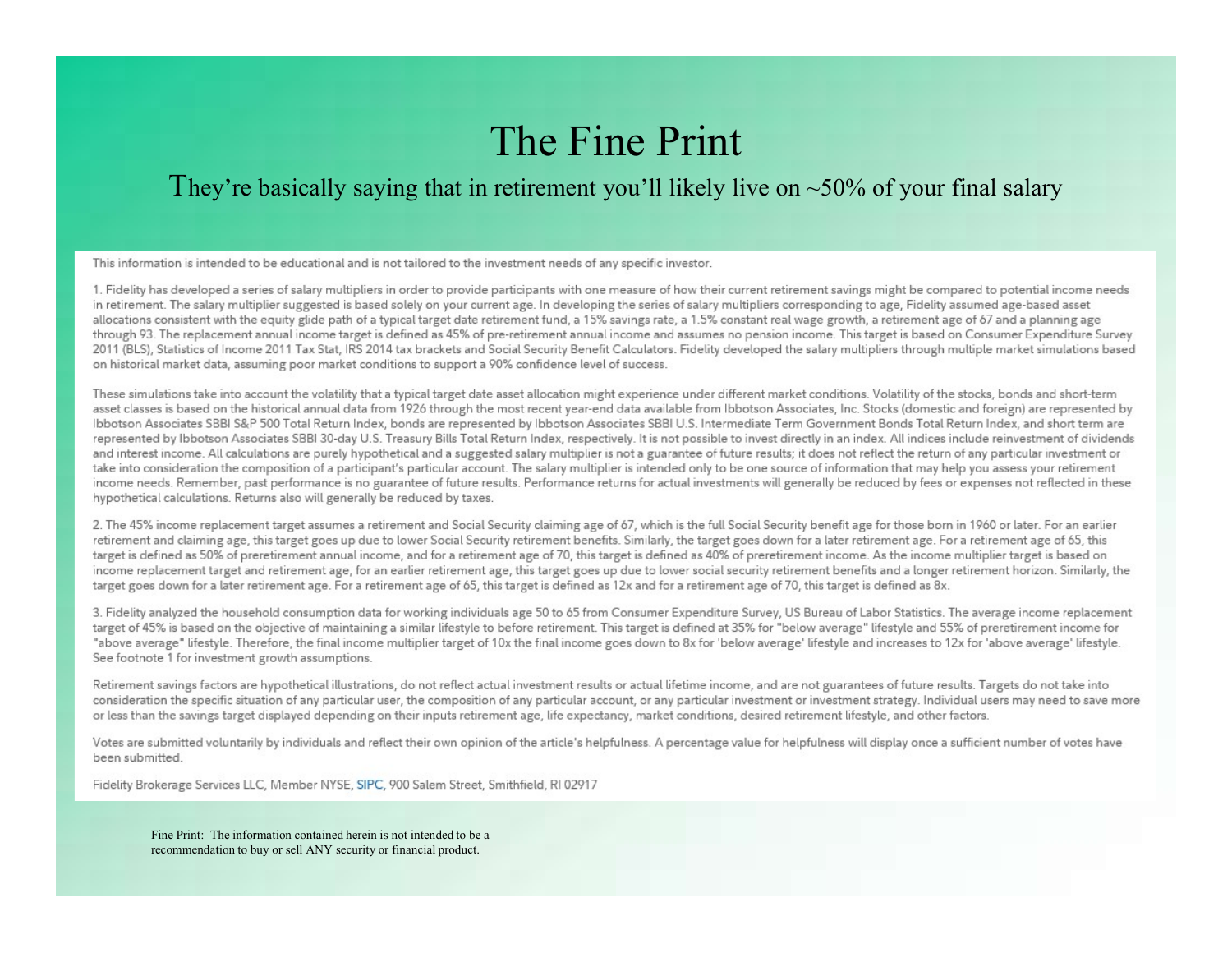### Getting Ready by thinking about…

Getting Ready by thinki<br>• Retirement Income<br>Where will the money come from?<br>How do I minimize the impact of taxes? Where will the money come from? How do I minimize the impact of taxes? What if I outlive my savings?

### • Retirement Expenses

How much money will I need? What insurance should I have? What about inflation –especially medical costs?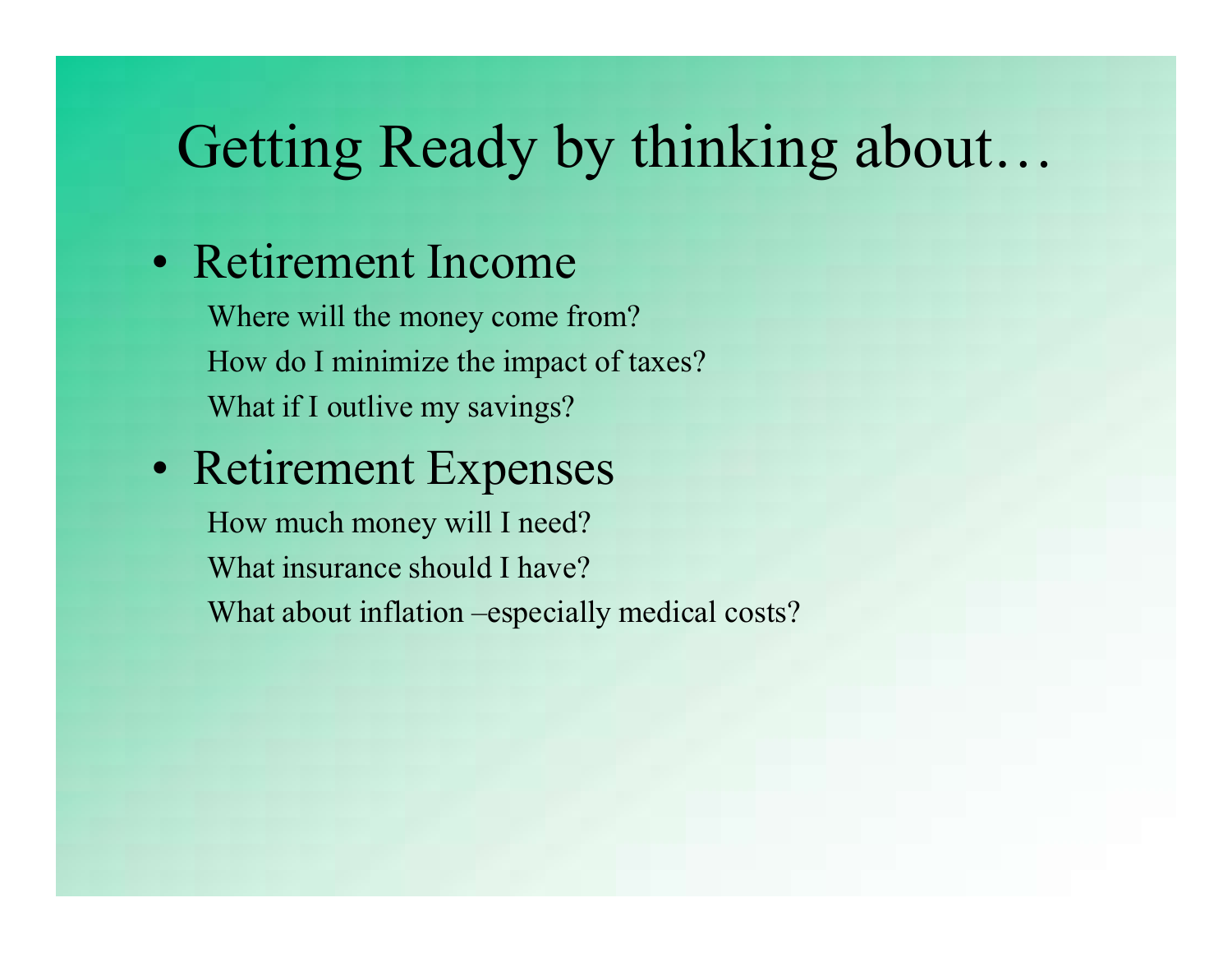### When can I retire?

- 
- When can I retire?<br>• Normal retirement age 65<br>• Early retirement *before* age 65
- When can I retire?<br>• Normal retirement age 65<br>• Early retirement *before* age 65<br>• Delayed retirement *beyond* age 65 When can I retire?<br>• Normal retirement – age 65<br>• Early retirement – *before* age 65<br>• Delayed retirement – *beyond* age 65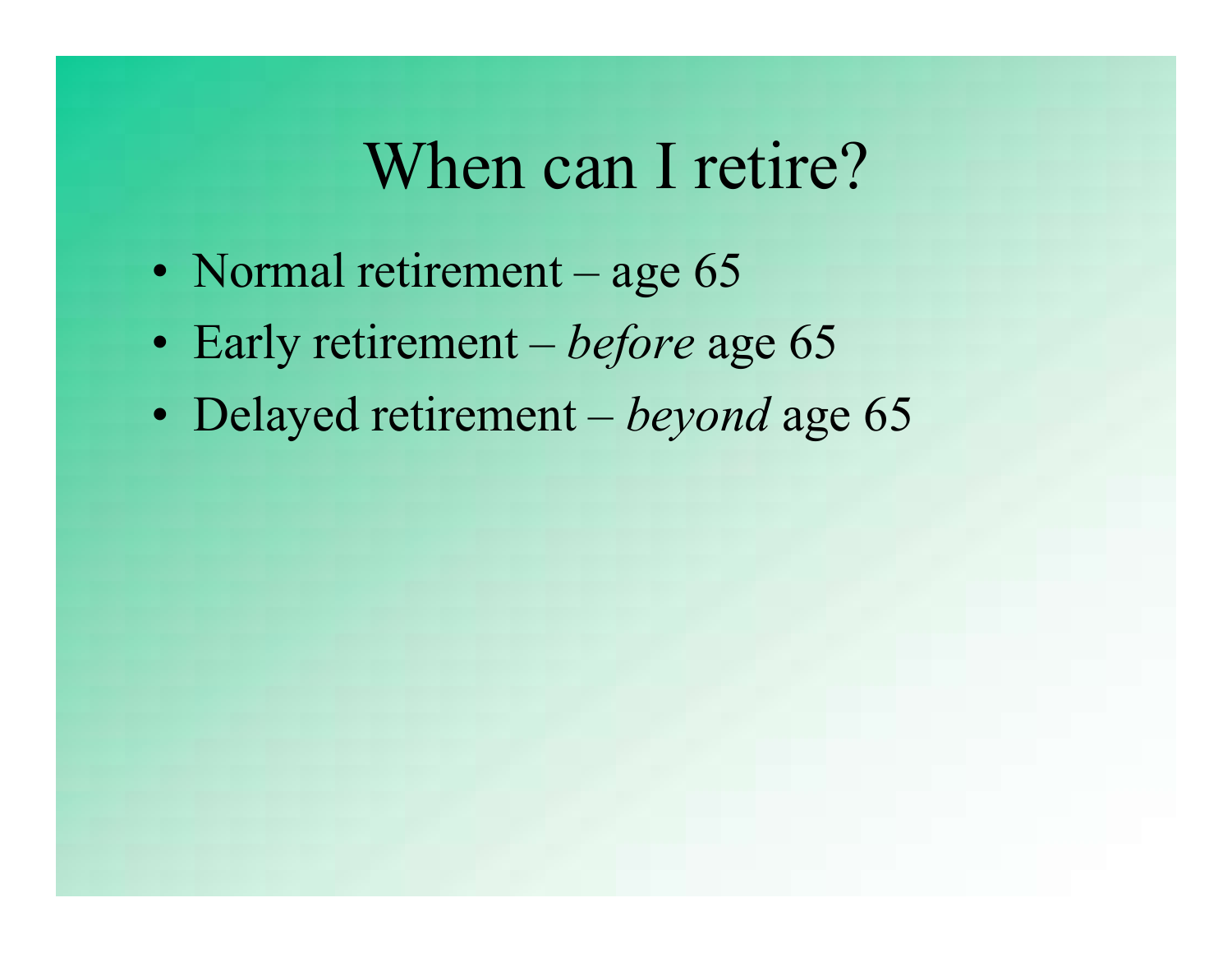### Retirement Income Sources

Employer Retirement Plan (pension) Retirement Income Sources<br>Employer Retirement Plan (pension)<br>401(k) Plan – rolled over to IRA<br>401(k) Plan – withdrawal if retired at age 55 or older<br>Social Security **Retirement Income Sources**<br>
Employer Retirement Plan (pension)<br>
401(k) Plan – rolled over to IRA<br>
401(k) Plan – withdrawal if retired at age 55 or older<br>
Social Security<br>
Plans of previous employers Social Security Plans of previous employers Spouse's plans IRAs (early withdrawal is available via 72(t) rule) Personal savings and investments Home equity and real estate Other assets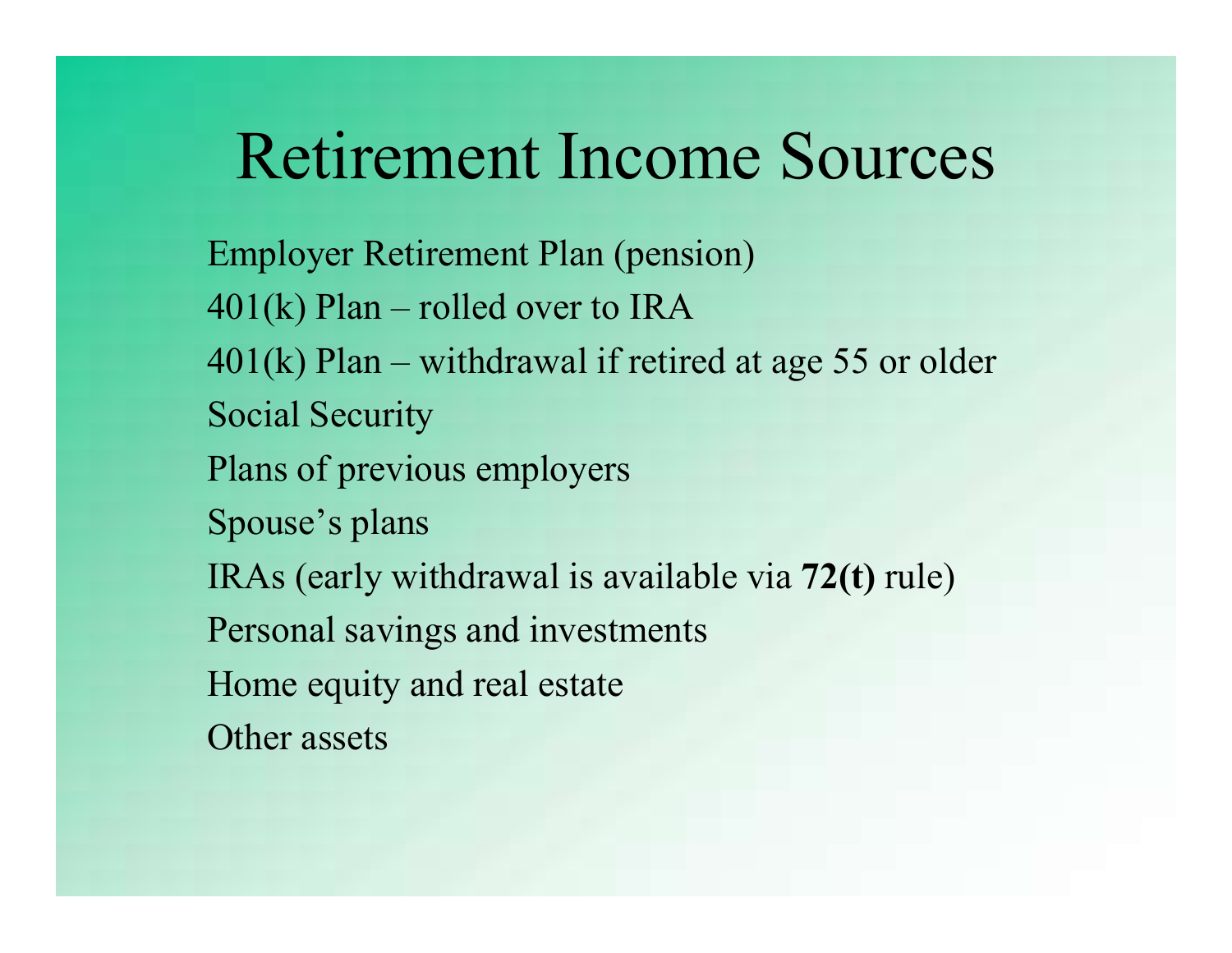### 72(t) Rule

| The distribution will NOT be subject to the 10%                                                                                                    | <b>Exception to 10% Additional Tax</b>         |                                                 |                                                   |  |
|----------------------------------------------------------------------------------------------------------------------------------------------------|------------------------------------------------|-------------------------------------------------|---------------------------------------------------|--|
| additional early distribution tax in the following<br>circumstances:                                                                               | <b>Oualified</b><br>Plans<br>(401(k),<br>etc.) | IRA, SEP,<br>SIMPLE IRA*<br>and SARSEP<br>Plans | <b>Internal Revenue</b><br>Code Section(s)        |  |
| Age                                                                                                                                                |                                                |                                                 |                                                   |  |
| after participant/IRA owner reaches age 591/2                                                                                                      | yes                                            | yes                                             | 72(t)(2)(A)(i)                                    |  |
| <b>Automatic Enrollment</b>                                                                                                                        |                                                |                                                 |                                                   |  |
| permissive withdrawals from a plan with auto enrollment<br>features                                                                                | yes                                            | yes for SIMPLE<br>IRAs and SARSEPs.             | 414(w)(1)(B)                                      |  |
| <b>Corrective Distributions</b>                                                                                                                    |                                                |                                                 |                                                   |  |
| corrective distributions (and associated earnings) of excess<br>contributions, excess aggregate contributions and excess<br>deferrals, made timely | yes                                            | n/a                                             | $401(k)(8)(D)$ ,<br>401(m)(7)(A),<br>402(g)(2)(C) |  |
| Death                                                                                                                                              |                                                |                                                 |                                                   |  |
| where death of the monitor and BBA compa-                                                                                                          |                                                | ----                                            | アクルトリクソルトバス                                       |  |

### Substantially Equal Periodic Payments

#### **Equal Payments**

| series of substantially equal payments                                                  |     |      |                  | yes | yes | 72(t)(2)(A)(iv) |
|-----------------------------------------------------------------------------------------|-----|------|------------------|-----|-----|-----------------|
| Education                                                                               |     |      |                  |     |     |                 |
| qualified higher education expenses                                                     |     | 1/0C | 72(t)(2)(E)      |     |     |                 |
| <b>Equal Payments</b>                                                                   |     |      |                  |     |     |                 |
| series of substantially equal payments                                                  | yes | yes  | 72(t)(2)(A)(iv)  |     |     |                 |
| <b>ESOP</b>                                                                             |     |      |                  |     |     |                 |
| dividend pass through from an ESOP                                                      | yes | n/a  | 72(t)(2)(A)(vi)  |     |     |                 |
| Homebuyers                                                                              |     |      |                  |     |     |                 |
| qualified first-time homebuyers, up to \$10,000                                         | no  | yes  | 72(t)(2)(F)      |     |     |                 |
| Levy                                                                                    |     |      |                  |     |     |                 |
| because of an IRS levy of the plan                                                      | yes | yes  | 72(t)(2)(A)(vii) |     |     |                 |
| Medical                                                                                 |     |      |                  |     |     |                 |
| amount of unreimbursed medical expenses (>7.5% AGI; after<br>2012, 10% if under age 65) | yes | yes  | 72(t)(2)(B)      |     |     |                 |
| health insurance premiums paid while unemployed                                         | no  | yes  | 72(t)(2)(D)      |     |     |                 |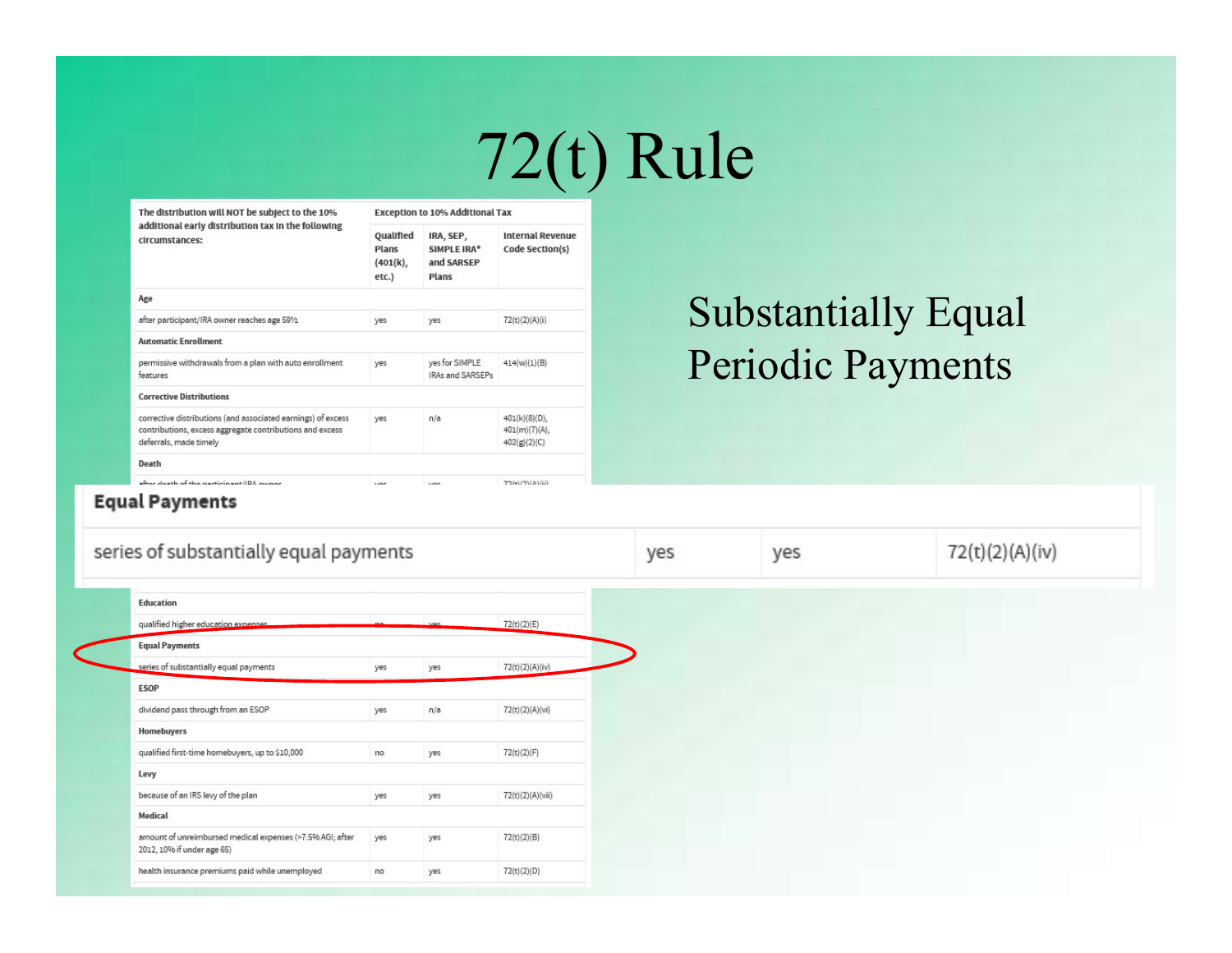- Tortoise Investments<sup>™</sup>Retirement Approach<br>
Solinancial Independence: How Much Do Tortoise Investments<sup>™</sup>Retirement Approach<br>• Financial Independence: How Much Do<br>Your Investments Need to Generate? Your Investments Need to Generate? Tortoise Investments<sup>™</sup>Retirement Approace<br>
Financial Independence: How Much De<br>
Your Investments Need to Generate?<br>
– Calculate your annual expenses<br>
• Estimate if necessary but be realistic<br>
• Do not include income taxe Trousse Investments<sup>™</sup>Retirement Approach<br>
ancial Independence: How Much Do<br>
ur Investments Need to Generate?<br>
Calculate your annual expenses<br>
• Estimate if necessary but be realistic<br>
• Do not include income taxes<br>
– Kee The Investments<sup>™</sup>Retirement App<br>
ancial Independence: How Mucl<br>
Ir Investments Need to Generate<br>
Calculate your annual expenses<br>
• Estimate if necessary but be realistic<br>
• Do not include income taxes<br>
– Keep it simple f bise Investments<sup>™</sup>Retirement Approac<br>
id Independence: How Much Do<br>
nvestments Need to Generate?<br>
ulate your annual expenses<br>
stimate if necessary but be realistic<br>
o not include income taxes<br>
– Keep it simple for now<br>
– Fristand Independence: How Much Do<br>
Investments Need to Generate?<br>
ulate your annual expenses<br>
stimate if necessary but be realistic<br>
o not include income taxes<br>
- Keep it simple for now<br>
- Your tax burden will likely be l **EXECT:** The Much Do<br>
In Investments Need to Generate?<br>
Calculate your annual expenses<br>
• Estimate if necessary but be realistic<br>
• Do not include income taxes<br>
– Keep it simple for now<br>
– Your tax burden will likely be le
	- -
		- -
			-
- (SS and/or pension) Calculate your annual expenses<br>
• Estimate if necessary but be realis<br>
• Do not include income taxes<br>
– Keep it simple for now<br>
– Your tax burden will likely be less the<br>
• Subtract any fixed income paymer<br>
(SS and/or pen
	-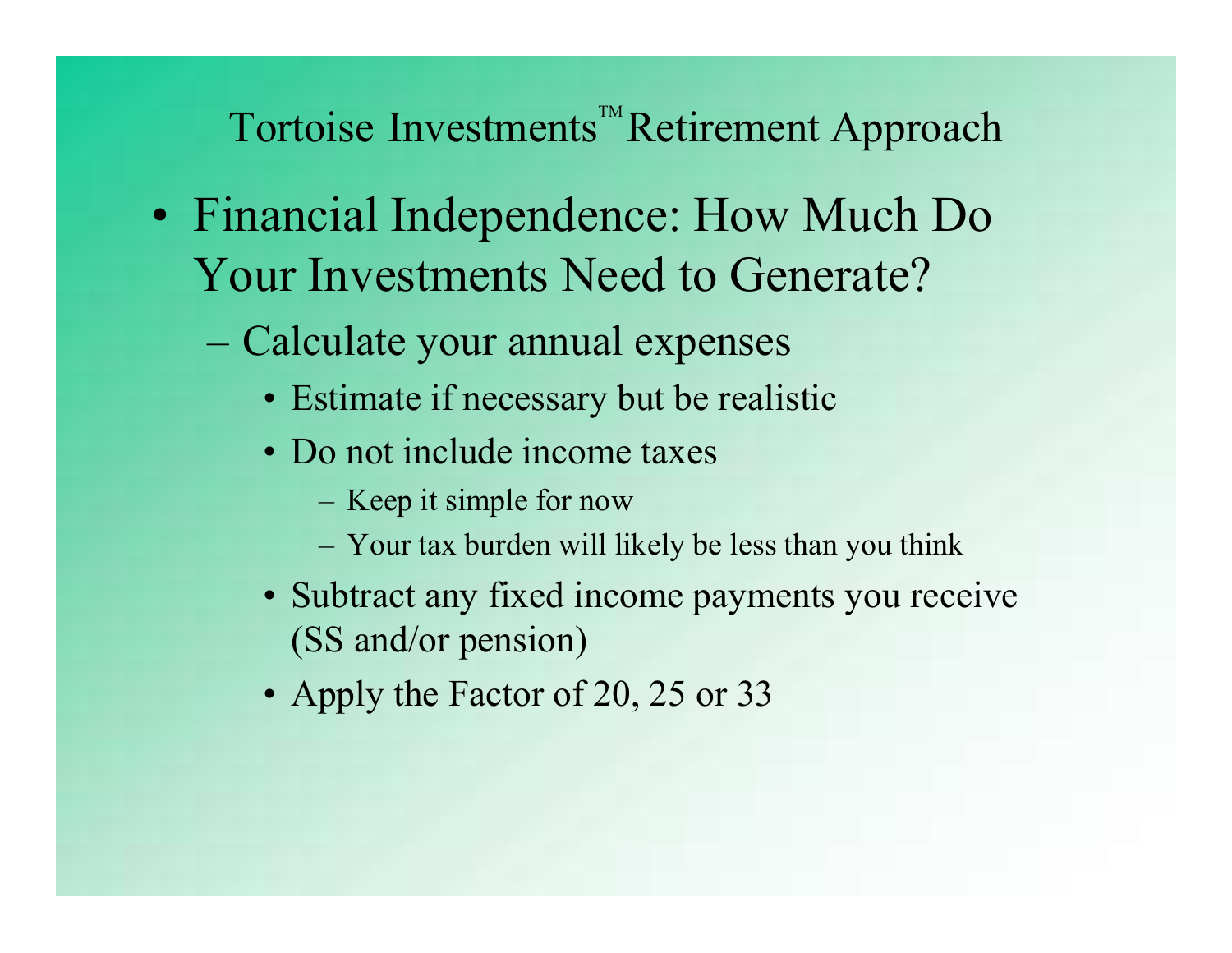# Tortoise Investments<sup>™</sup>Retirement Approach<br>Factor of 20: The Same of the Summary Summary Set of the Sandy State of 20:<br>
The Sactor of 20:<br>
The You can live on 5% of your investments<br>
The Relatively aggressive<br>
The Requires some growth – bonds will not work The Investments<sup>™</sup>Retiren<br>Factor of 20:<br>– You can live on 5% of your invest<br>– Relatively aggressive<br>– Requires some growth – bonds will<br>– Typically applies to normal/delayed ortoise Investments<sup>™</sup>Retirement Approach<br>Factor of 20:<br>– You can live on 5% of your investments<br>– Relatively aggressive<br>– Requires some growth – bonds will not work<br>– Typically applies to normal/delayed retirement<br>Factor **Contraint and SET and Terminal SET and Terminal Server Theorem CP and Telection - You can live on 5% of your investments<br>
— Relatively aggressive<br>
— Requires some growth – bonds will not work<br>
— Typically applies to nor**

- Factor of 20:
	-
	-
	-
- Factor of 20:<br>
 You can live on 5% of your investments<br>
 Relatively aggressive<br>
 Requires some growth bonds will not work<br>
 Typically applies to normal/delayed retirement<br>
Factor of 25 (more conservative):<br>
 You ca – You can live on 5% of your investments<br>– Relatively aggressive<br>– Requires some growth – bonds will not work<br>– Typically applies to normal/delayed retirement<br>**Factor of 25** (more conservative):<br>– You can live on 4% of yo
- Factor of 25 (more conservative):
	- You can live on 4% of your investments
	-
- Factor of 33 (very conservative) – Relatively aggressive<br>– Requires some growth – bonds will  $-$ <br>– Typically applies to normal/delayed<br>Factor of 25 (more conservative):<br>– You can live on 4% of your investm<br>– Typically applies to normal retirement<br>Factor
	-
	-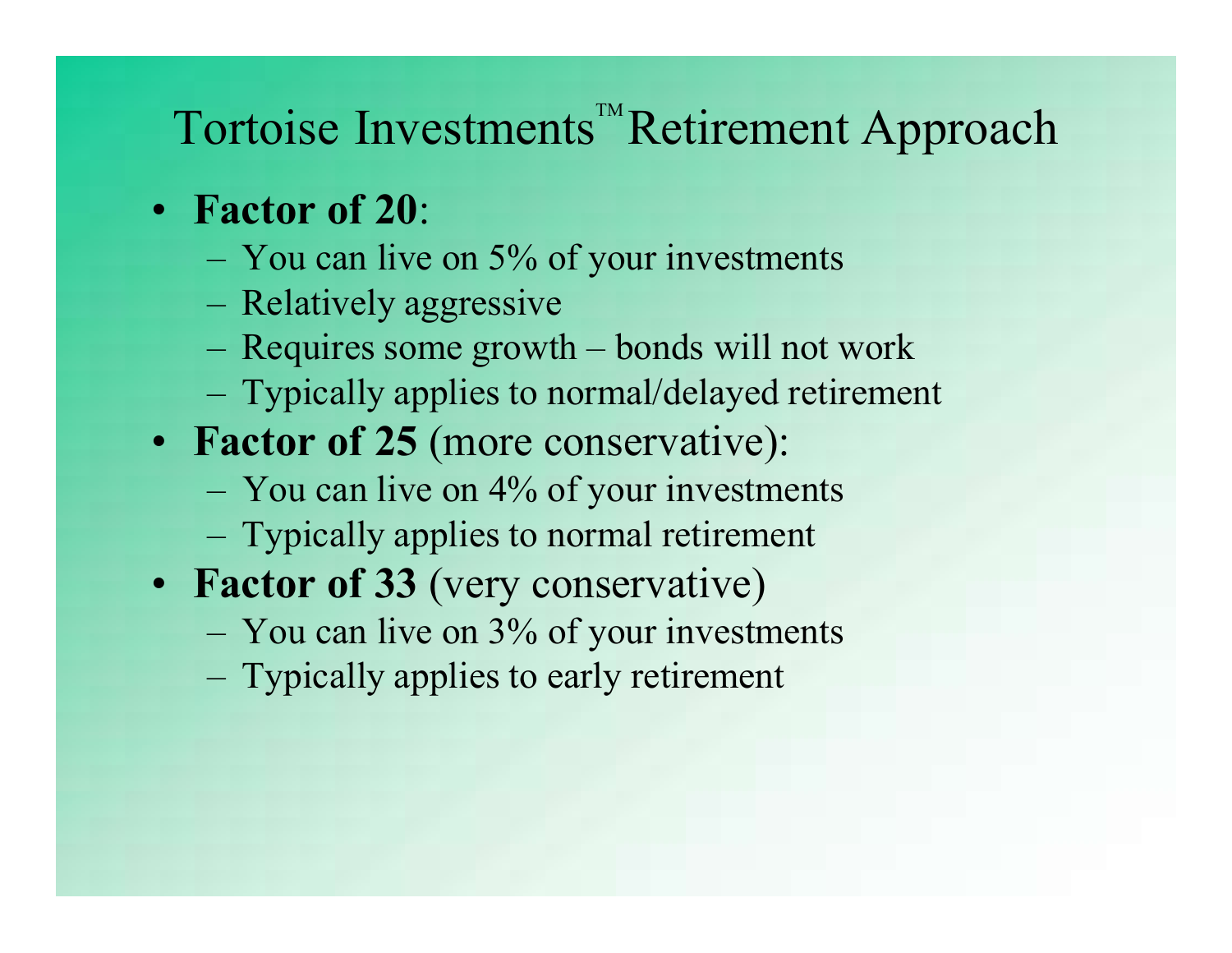# Retirement Example **Retirement Example<br>• Retirement Expenses: \$50,000/year<br>• Spouse Social Security / Pension: \$8,000/year<br>• Nour Social Security / Pension: \$12,000 Parament Example<br>• Retirement Expenses: \$50,000/year**<br>• Spouse Social Security / Pension: \$8,000/year<br>• Your Social Security / Pension: \$12,000 **Retirement Example**<br>• Retirement Expenses: \$50,000/year<br>• Spouse Social Security / Pension: \$8,000/year<br>• Your Social Security / Pension: \$12,000<br>Thus \$50,000 - \$8,000 - \$12,000 = \$30,000

- 
- Retirement Expenses: \$50,000/year<br>
 Spouse Social Security / Pension: \$8,000/year<br>
 Your Social Security / Pension: \$12,000<br>
Thus \$50,000 \$8,000 \$12,000 = \$30,000<br>
 \$30,000 X 20 (Factor of 20) = \$600,000<br>
 The m • Retirement Expenses: \$50,000/year<br>
• Spouse Social Security / Pension: \$8,000/<br>
• Your Social Security / Pension: \$12,000<br>
Thus \$50,000 - \$8,000 - \$12,000 = \$30,0<br>
• \$30,000 X 20 (Factor of 20) = \$600,000<br>
• The math is • Spouse Social Security / Pension: \$8,<br>
• Your Social Security / Pension: \$12,0<br>
Thus \$50,000 - \$8,000 - \$12,000 = \$<br>
• \$30,000 X 20 (Factor of 20) = \$600,0<br>
• The math isn't complicated at all<br>
• Use Factor of 25 or 33
- 

Thus  $$50,000 - $8,000 - $12,000 = $30,000$ 

- 
- 
-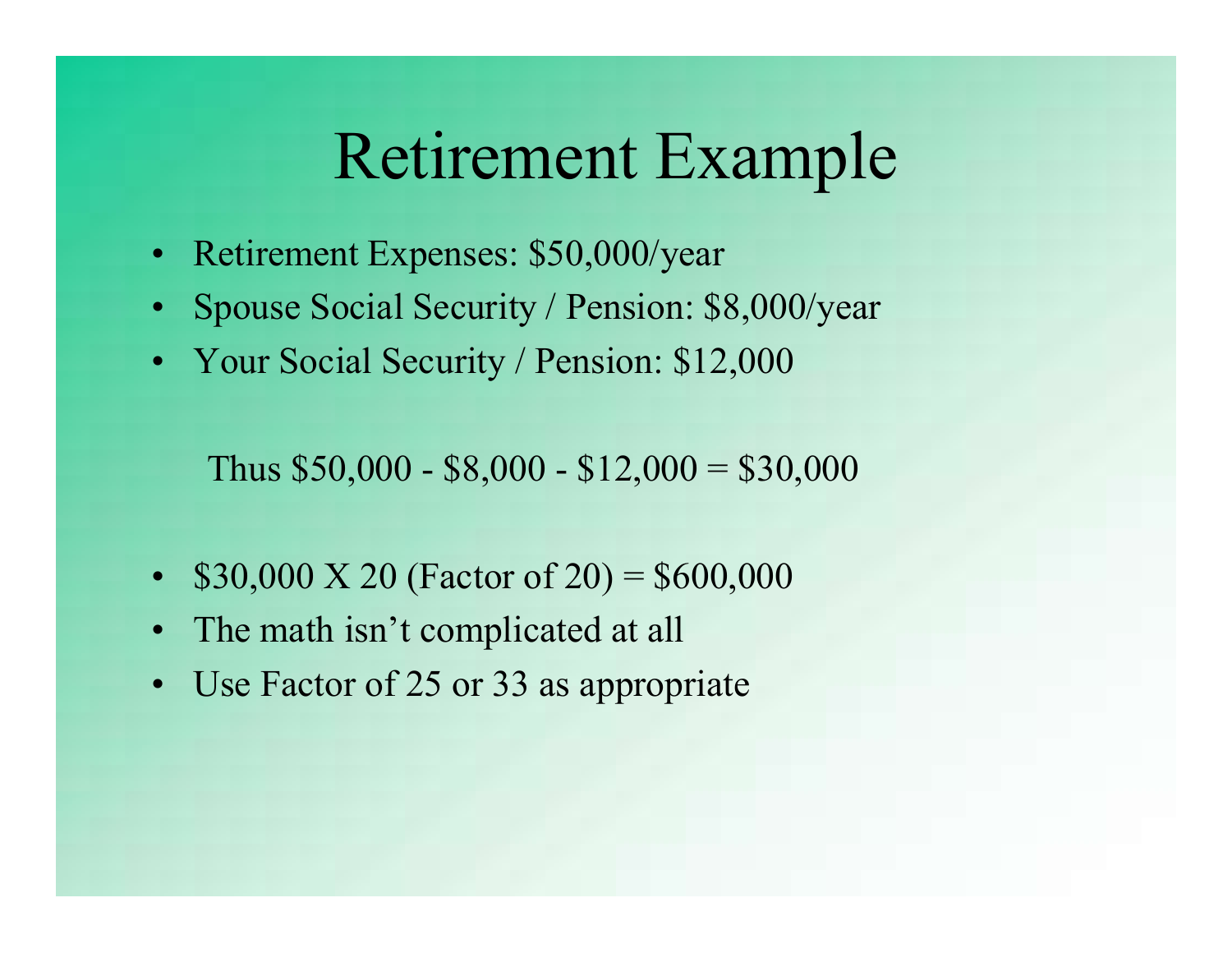### Expenses in Retirement

Out-of-pocket medical expenses Health/Medicare premiums Life insurance Long Term Care Insurance Mortgage/rent Home maintenance Food/clothing **Utilities** 

Taxes Loan payments Personal care Transportation Travel Entertainment Hobbies/interests **Gifts** Other?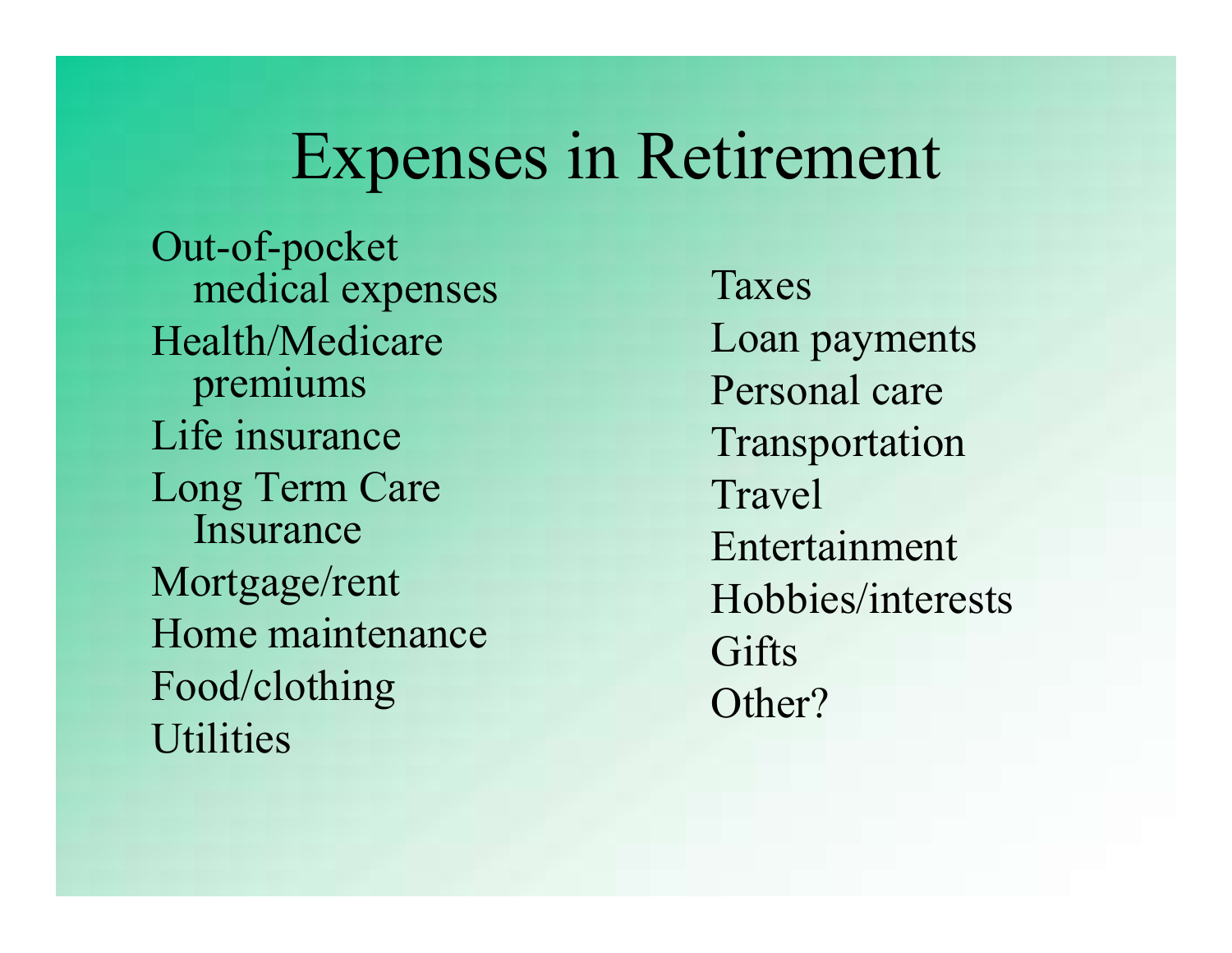# Retirement – The Key is<br>derstanding Your Expenses Understanding Your Expenses **PACKET FORTS FOR THE REV SUMERTS SUMERTS:**<br>• Nobody knows for certain what their expenses will be in retirement **Experiment – The Key is<br>
Understanding Your Expenses<br>
• Nobody knows for certain what their<br>
expenses will be in retirement<br>
• A good approach is to know your expenses<br>
prior to retirement... down to the penny**

- expenses will be in retirement
- prior to retirement… down to the penny • Nobody knows for certain what their<br>• Nobody knows for certain what their<br>• A good approach is to know your expenses<br>prior to retirement... down to the penny<br>• Then... estimate how your expenses will<br>change when you are • Nobody knows for certain what then<br>
• A good approach is to know your expenses<br>
prior to retirement... down to the penny<br>
• Then... estimate how your expenses will<br>
change when you are not working<br>
• Finally, calculate y
- change when you are not working
-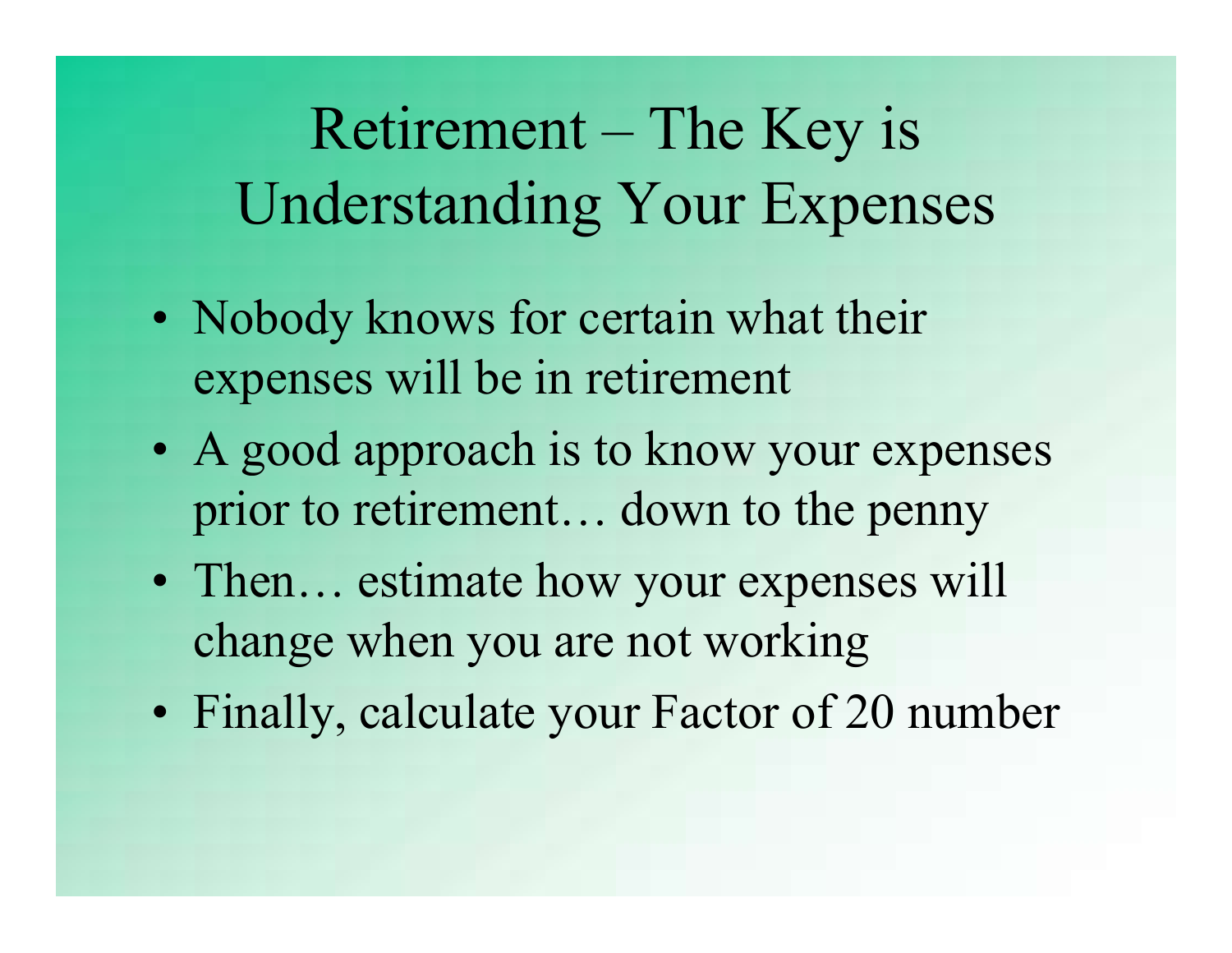# Health Care – Start Planning Now Health Care – Start Plannin<br>• Employer sponsored plan<br>• Medicare if you're 65 or older Health Care – Start Plannin<br>
• Employer sponsored plan<br>
• Medicare if you're 65 or older<br>
• Healthcare Exchange Health Care – Start Plan<br>• Employer sponsored plan<br>• Medicare if you're 65 or older<br>• Healthcare Exchange<br>• Sharing Ministries **• Employer sponsored plan<br>• Employer sponsored plan<br>• Medicare if you're 65 or older<br>• Healthcare Exchange<br>• Sharing Ministries<br>• Can I afford retiree medical coverage?<br>• particularly if I retire before age 65?<br>• Do I hav**

- 
- 
- 
- Sharing Ministries
- Frame Care Start Framing INO<br>
Employer sponsored plan<br>
Medicare if you're 65 or older<br>
Healthcare Exchange<br>
Sharing Ministries<br>
Can I afford retiree medical coverage?<br>
 particularly if I retire before age 65?<br>
Do I have • Employer sponsored plan<br>• Medicare if you're 65 or older<br>• Healthcare Exchange<br>• Sharing Ministries<br>• Can I afford retiree medical coverage?<br>• particularly if I retire before age 65?<br>• Do I have other sources of coverage Healthcare Exchange<br>
Sharing Ministries<br>
Can I afford retiree medical coverage?<br>
– particularly if I retire before age 65?<br>
Do I have other sources of coverage?<br>
– such as a spouse's plan?<br>
Which is cheaper?<br>
– COBRA, reti
	-
- Employer sponsored plan<br>
Medicare if you're 65 or older<br>
Healthcare Exchange<br>
Sharing Ministries<br>
Can I afford retiree medical coverage<br>
 particularly if I retire before age 65?<br>
Do I have other sources of coverage<br>
 suc • Medicare if you're 65 or older<br>• Healthcare Exchange<br>• Sharing Ministries<br>• Can I afford retiree medical cc<br>– particularly if I retire before age<br>• Do I have other sources of cov<br>– such as a spouse's plan?<br>• Which is che
	-
- -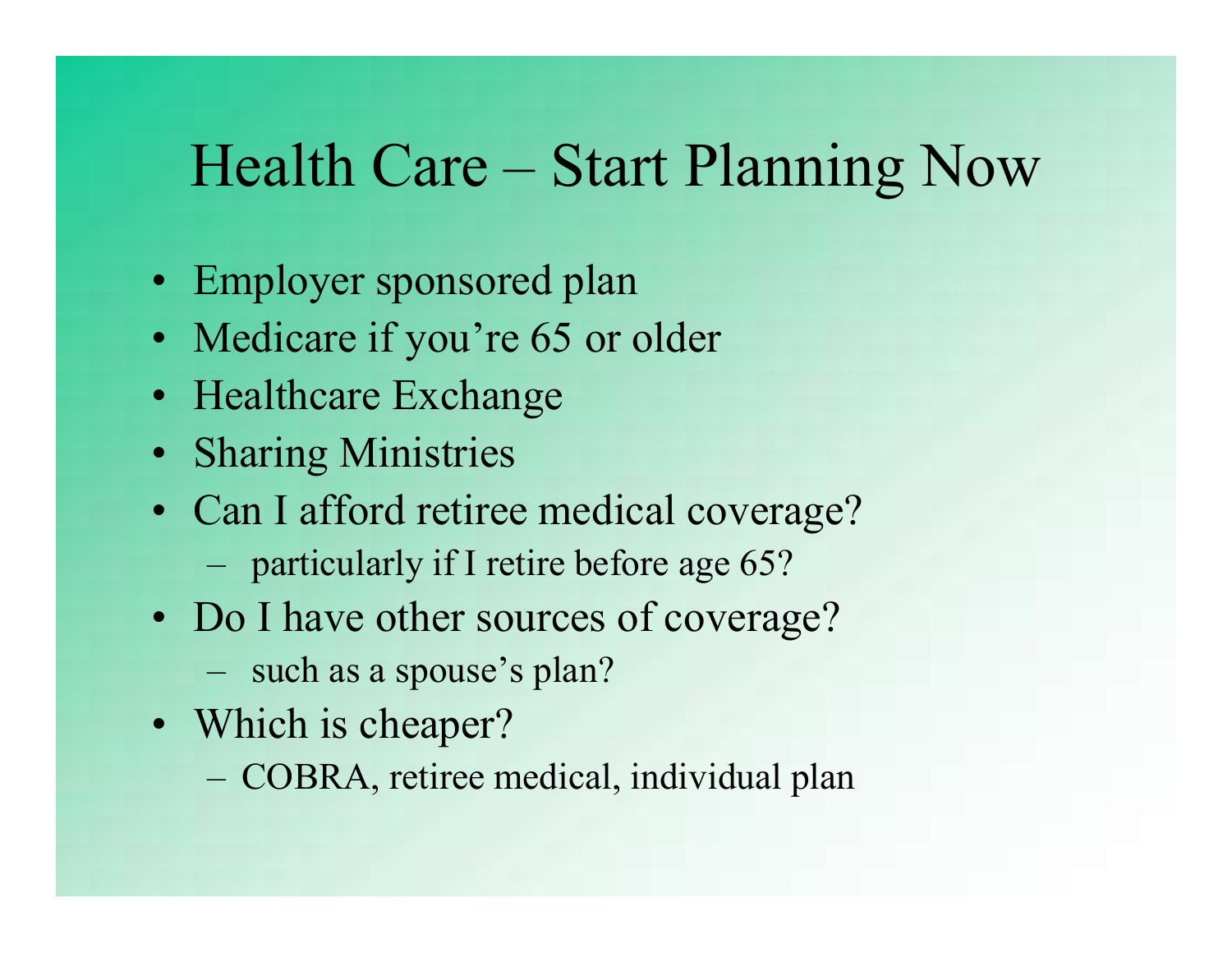### Next Steps

- 
- **Next Steps**<br>• Eliminate debt, build savings<br>• Update beneficiary, wills, trusts, advance directives • Eliminate debt, build savings<br>• Update beneficiary, wills, trusts, advance healthcare<br>• Obtain Retirement Plan estimates if applicable directives **Example 18 Accord SEC SECUS**<br>• Eliminate debt, build savings<br>• Update beneficiary, wills, trusts, advance healthcare<br>• Obtain Retirement Plan estimates if applicable<br>• Review 401(k) strategy, consider catch-up contributio • Eliminate debt, build savings<br>• Update beneficiary, wills, trusts, advance healthcannel experiency.<br>• Obtain Retirement Plan estimates if applicable<br>• Review 401(k) strategy, consider catch-up contrit<br>• Estimate future i
- 
- Review  $401(k)$  strategy, consider catch-up contributions
- 
- Eliminate debt, build savings<br>• Update beneficiary, wills, trusts, advance healthcare<br>directives<br>• Obtain Retirement Plan estimates if applicable<br>• Review 401(k) strategy, consider catch-up contributions<br>• Estimate futur advice from Financial Engines • Update beneficiary, wills, trusts, advance healthcare<br>directives<br>• Obtain Retirement Plan estimates if applicable<br>• Review 401(k) strategy, consider catch-up contribut<br>• Estimate future income and expenses<br>• Plan for you
-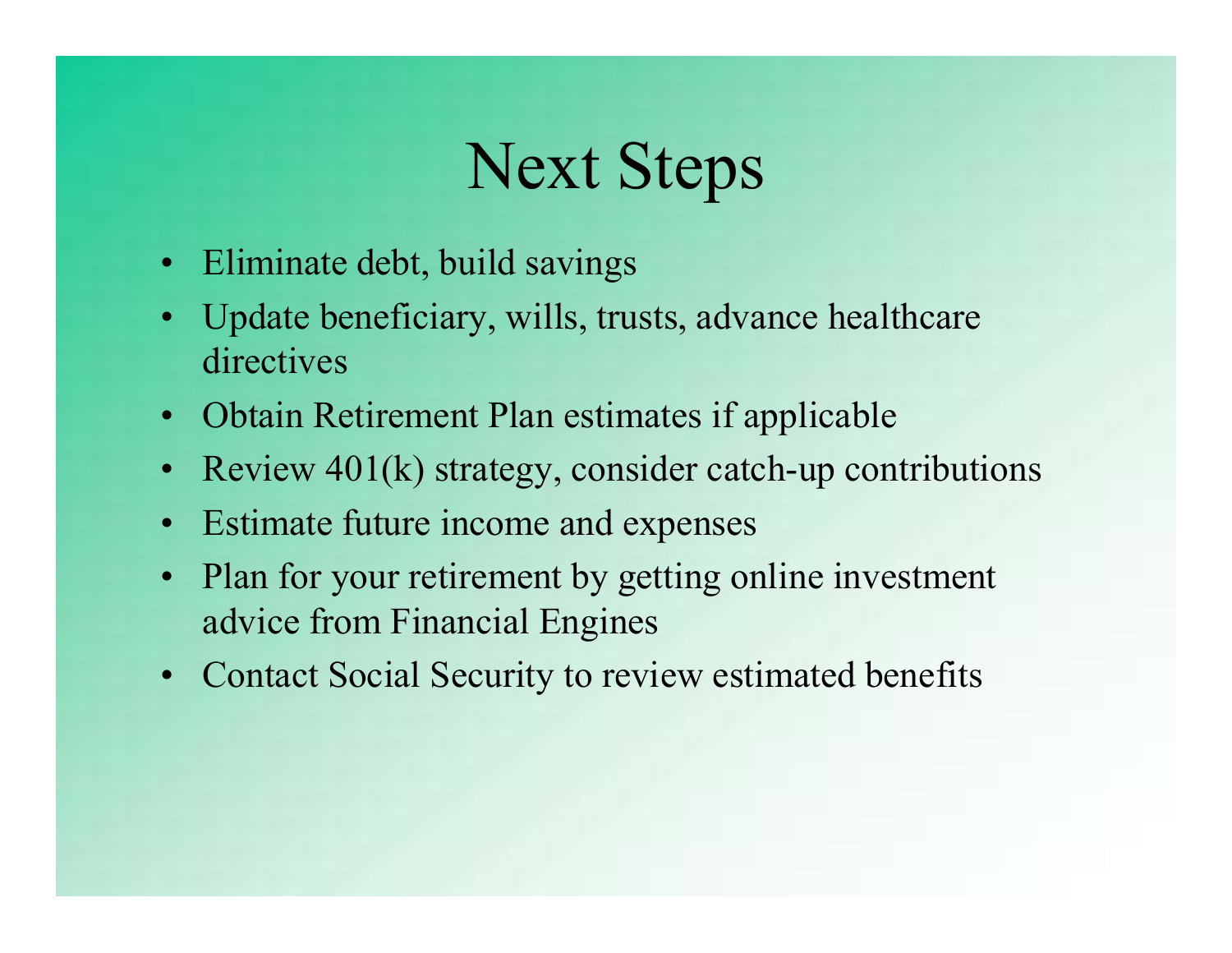## Plan to retire to something  $$ not from something **Plan to retire to something** –<br>not **from** something<br>• Read books on retirement ... ahead of time<br>• Dream about how you want to spend your time **Plan to retire to something** –<br>not **from** something<br>• Read books on retirement ... ahead of time<br>• Dream about how you want to spend your time<br>• Talk to others who have retired about their **Plan to retire to something**<br> **• Read books on retirement** ... ahead of time<br>
• Dream about how you want to spend your time<br>
• Talk to others who have retired about their<br>
• Talk to others who have retired about their<br>
•

- 
- 
- experiences **Example 18 The School Set of the School Set of the**<br>• Dream about how you want to spend your time<br>• Talk to others who have retired about their<br>• Talentify your passions ... and ways to pursue them<br>• Decide on your "secon • Read books on retirement ... ahead of tin<br>• Dream about how you want to spend you<br>• Talk to others who have retired about the experiences<br>• Identify your passions ... and ways to pu<br>• Decide on your "second act"<br>• Make a
- 
- 
- Read books on retirement ... ahead of time<br>• Dream about how you want to spend your time<br>• Talk to others who have retired about their<br>• experiences<br>• Identify your passions ... and ways to pursue them<br>• Decide on your " to do but couldn't fit in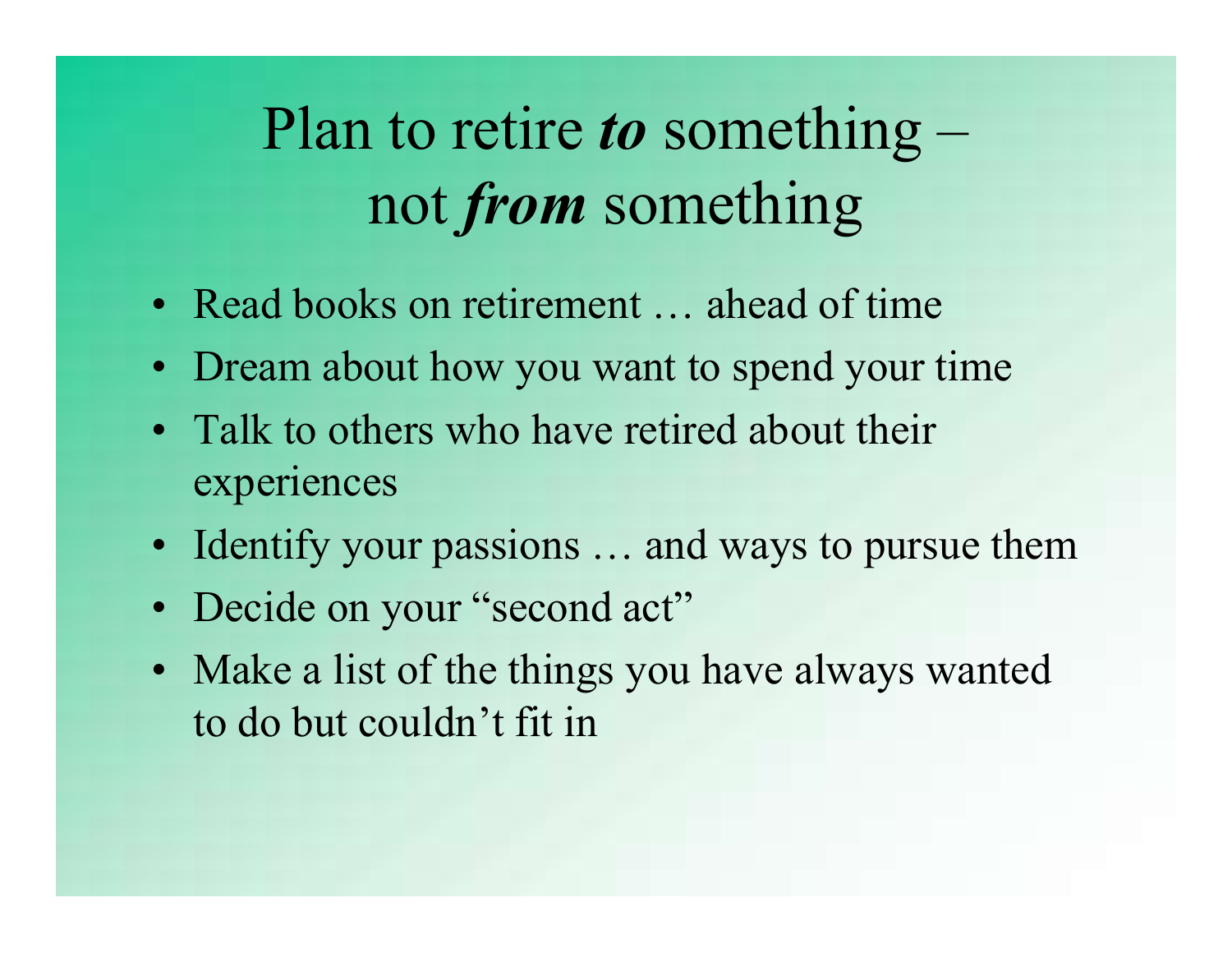## Living Simply in Retirement Living Simply in Living Simply in Retire<br>
The Road to FI<br>
- Financial Intelligence<br>
• Understanding where money fits in<br>
• What is money "worth" ys. your life Living Simply in Retirement<br>
• Road to FI<br>
• Understanding where money fits in your life<br>
• What is money "worth" vs. your life energy<br>
• What is money "worth" vs. your life energy **Living Simply in Retirement**<br>
• Road to FI<br>
• Understanding where money fits in your life<br>
• What is money "worth" vs. your life energy<br>
inancial Integrity Living Simply in Reti<br>
The Road to FI<br>
– Financial Intelligence<br>
• Understanding where money fits i<br>
• What is money "worth" vs. your l<br>
– Financial Integrity<br>
• Aligning your use of money with<br>
• What is "enough" vs. exce LIVING SIMPly IN Retirement<br>
• Road to FI<br>
• Understanding where money fits in your life<br>
• What is money "worth" vs. your life energy<br>
inancial Integrity<br>
• Aligning your use of money with your values<br>
• What is "enough"

- - -
		-
	-
- Road to FI<br>
 Understanding where money fits in your life<br>
 What is money "worth" vs. your life energy<br>
inancial Integrity<br>
 Aligning your use of money with your values<br>
 What is "enough" vs. excess and clutter<br>
inanc - Financial Intelligence<br>
• Understanding where money fits in yo<br>
• What is money "worth" vs. your life e<br>
- Financial Integrity<br>
• Aligning your use of money with your<br>
• What is "enough" vs. excess and clutte<br>
- Financia • Understanding where money fits in your life<br>• What is money "worth" vs. your life energy<br>inancial Integrity<br>• Aligning your use of money with your values<br>• What is "enough" vs. excess and clutter<br>inancial Independence<br>• • Understanding where money fits in your life<br>• What is money "worth" vs. your life energy<br>inancial Integrity<br>• Aligning your use of money with your values<br>• What is "enough" vs. excess and clutter<br>inancial Independence<br>•
	-
	- -
		-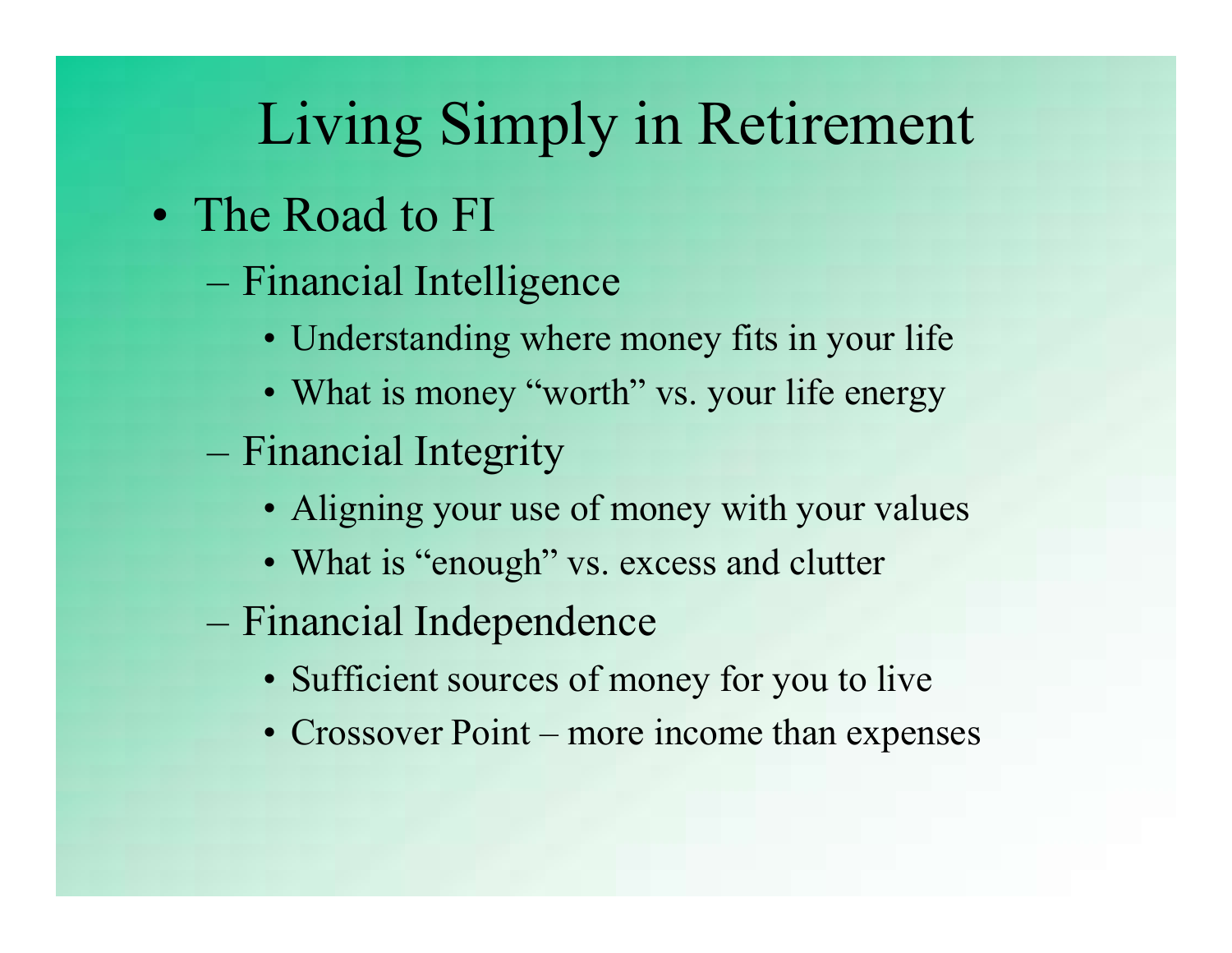### References

- Your Money or Your Life
	-
- **Example 15 ACCED References**<br>
Vour Money or Your Life<br>
 by Joe Dominguez and Vicki Robin<br>
Portfolio Life: The New Path to Work, Purpose<br>
and Passion After 50 • Portfolio Life: The New Path to Work, Purpose and Passion After 50 References<br>
Your Money or Your Life<br>
– by Joe Dominguez and Vicki Robin<br>
Portfolio Life: The New Path to Work, Purpose<br>
and Passion After 50<br>
– by David Corbett with Richard Higgins<br>
www.firecalc.com **ELETENCES**<br>• Your Money or Your Life<br>- by Joe Dominguez and Vicki Robin<br>• Portfolio Life: The New Path to Work, I<br>and Passion After 50<br>- by David Corbett with Richard Higgins<br>• www.firecalc.com<br>• www.early-retirement.org<br> • Your Money or Your Life<br>
– by Joe Dominguez and Vicki Robin<br>
• *Portfolio Life: The New Path to Work, Purpose*<br>
and Passion After 50<br>
– by David Corbett with Richard Higgins<br>
• www.firecalc.com<br>
• www.early-retirement.o - by Joe Dominguez and Vicki Robin<br>
• *Portfolio Life: The New Path to Work, P*<br> *and Passion After 50*<br>
- by David Corbett with Richard Higgins<br>
• www.firecalc.com<br>
• www.early-retirement.org<br>
• www.mrmoneymustache.com<br> • *Portfolio Life: The New Path to Work, Purpose*<br> *and Passion After 50*<br>
– by David Corbett with Richard Higgins<br>
• www.firecalc.com<br>
• www.early-retirement.org<br>
• www.mrmoneymustache.com<br>
• www.72t.net (no longer activ
	-
- www.firecalc.com
- 
- 
- 
- and Passion After 50<br>
 by David Corbett with Richard Higgins<br>
www.firecalc.com<br>
www.early-retirement.org<br>
www.mrmoneymustache.com<br>
www.72t.net (no longer active)<br>
72(t) handbook available for \$10 from<br>
 William J. Stecke
	-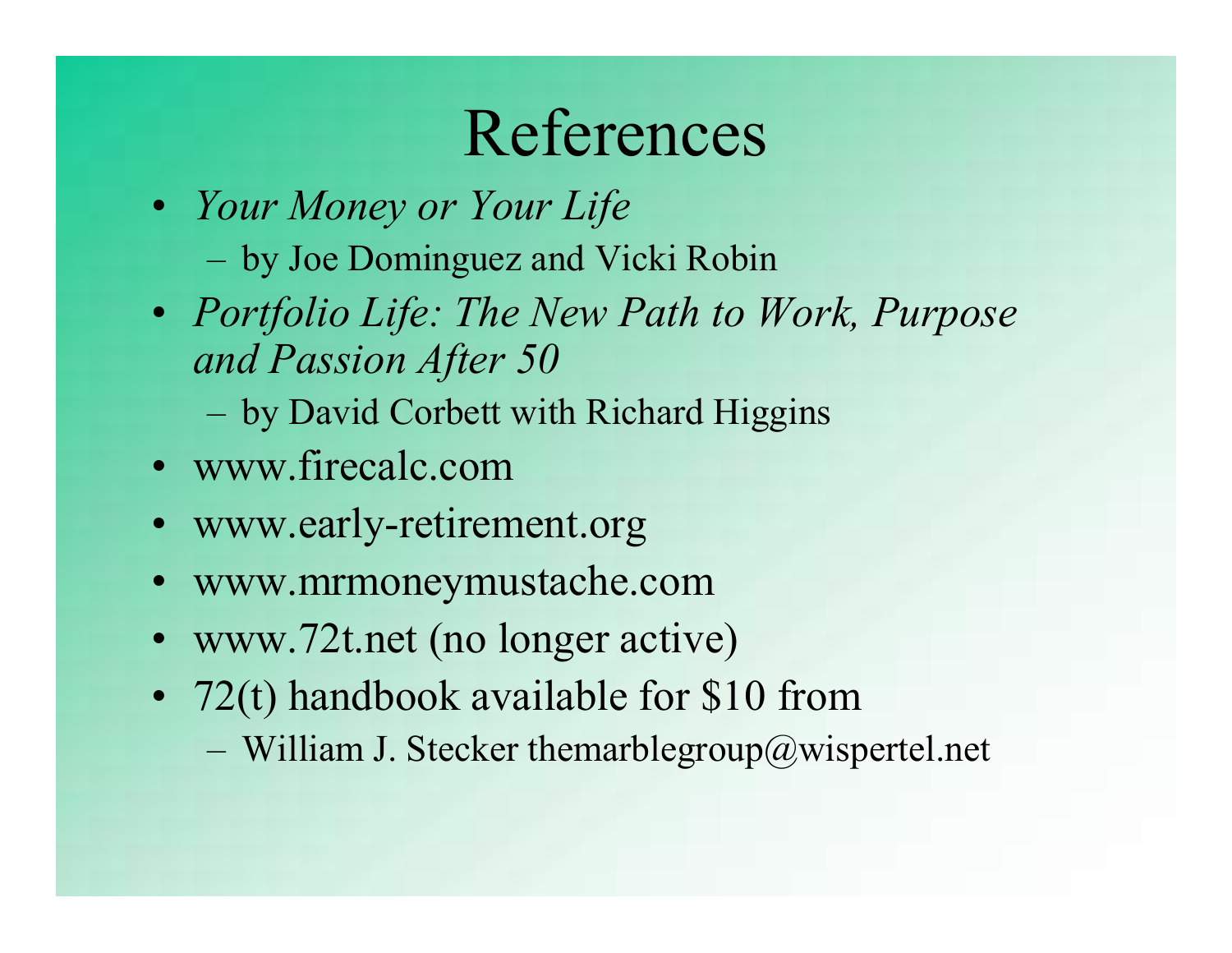

### Did You Make Money in the Recession of 2008 and Subsequent Years?



Fine Print: The information contained herein is not intended to be a recommendation to buy or sell ANY security or financial product.

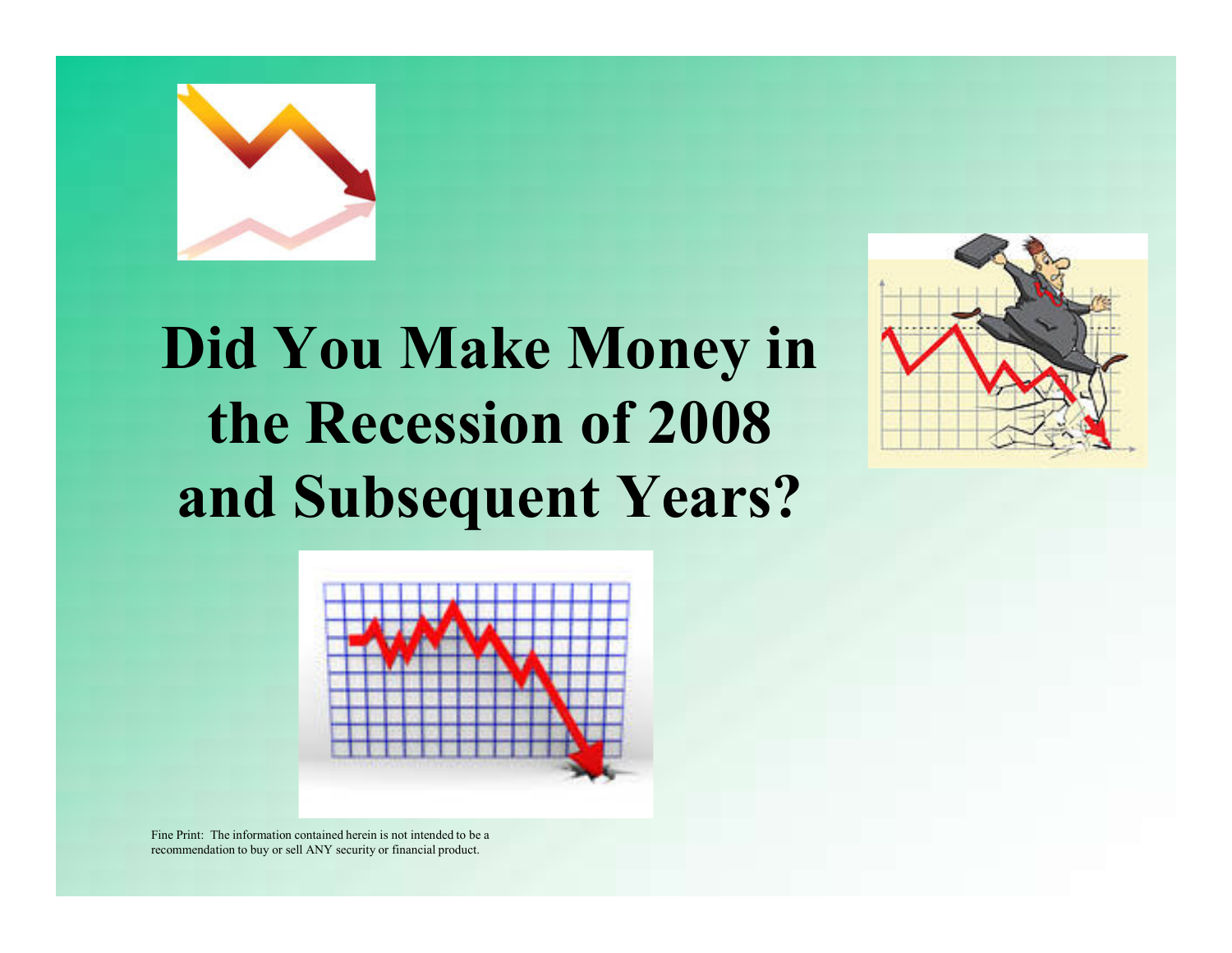### Is This You?

- Is This You?<br>• You probably lost money if you<br>– "got out of the market" Is This You?<br>
You probably lost money if you<br>
– "got out of the market"<br>
– "went to all cash" Is This You"<br>
You probably lost money if<br>
- "got out of the market"<br>
- "went to all cash"<br>
- "bought bonds" The Time Teat.<br>
You probably lost money if ye-<br>
"got out of the market"<br>
- "went to all cash"<br>
- "bought bonds"<br>
- "stopped contributing to your 4<br>
- "hoped CD rates would return"
	-
	-
	-
	- Is This You?<br>
	You probably lost money if you<br>
	 "got out of the market"<br>
	 "went to all cash"<br>
	 "bought bonds"<br>
	 "stopped contributing to your 401k/IRA"
	-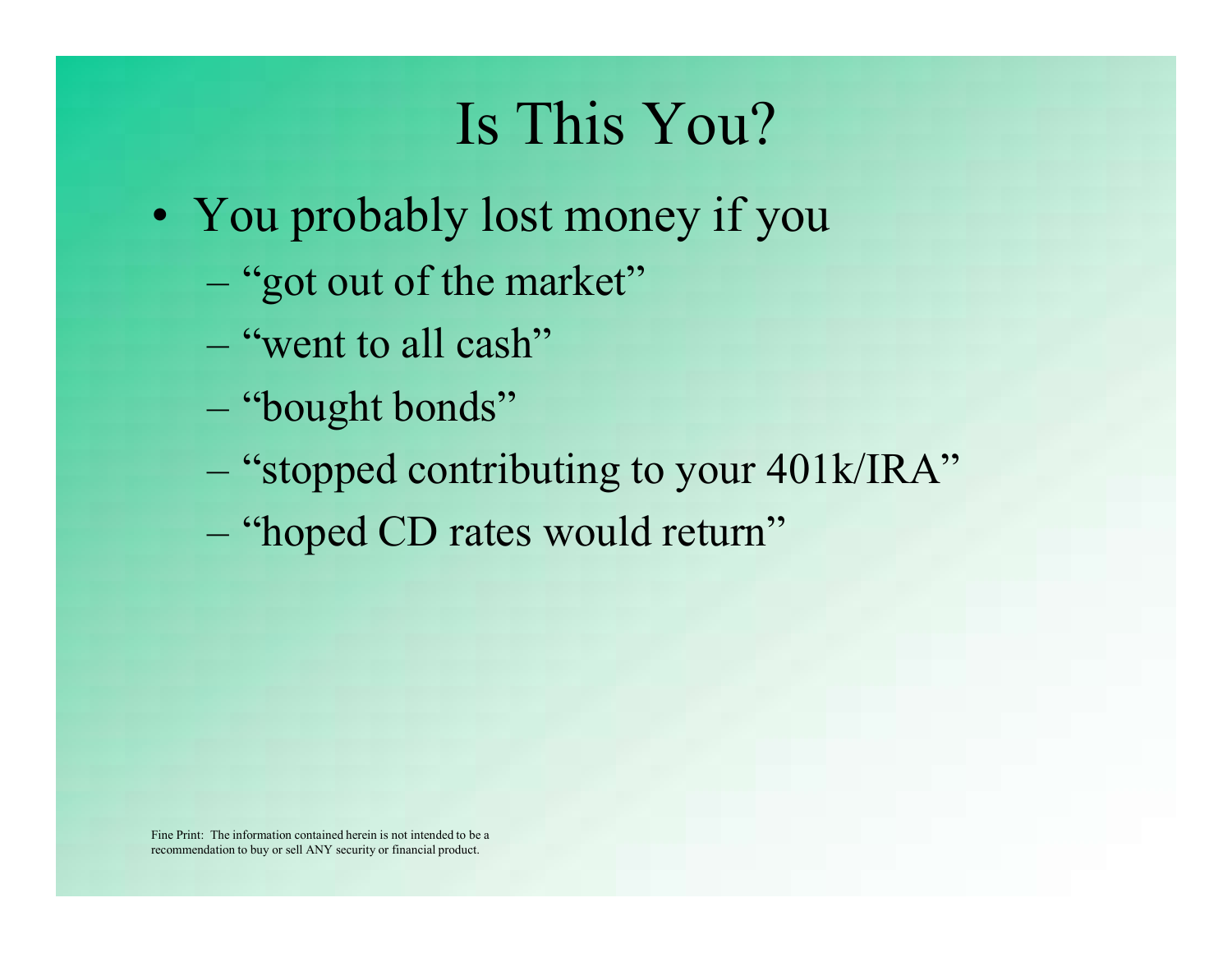### Or Are You the Tortoise?



- sense in good times and bad
- 
- 

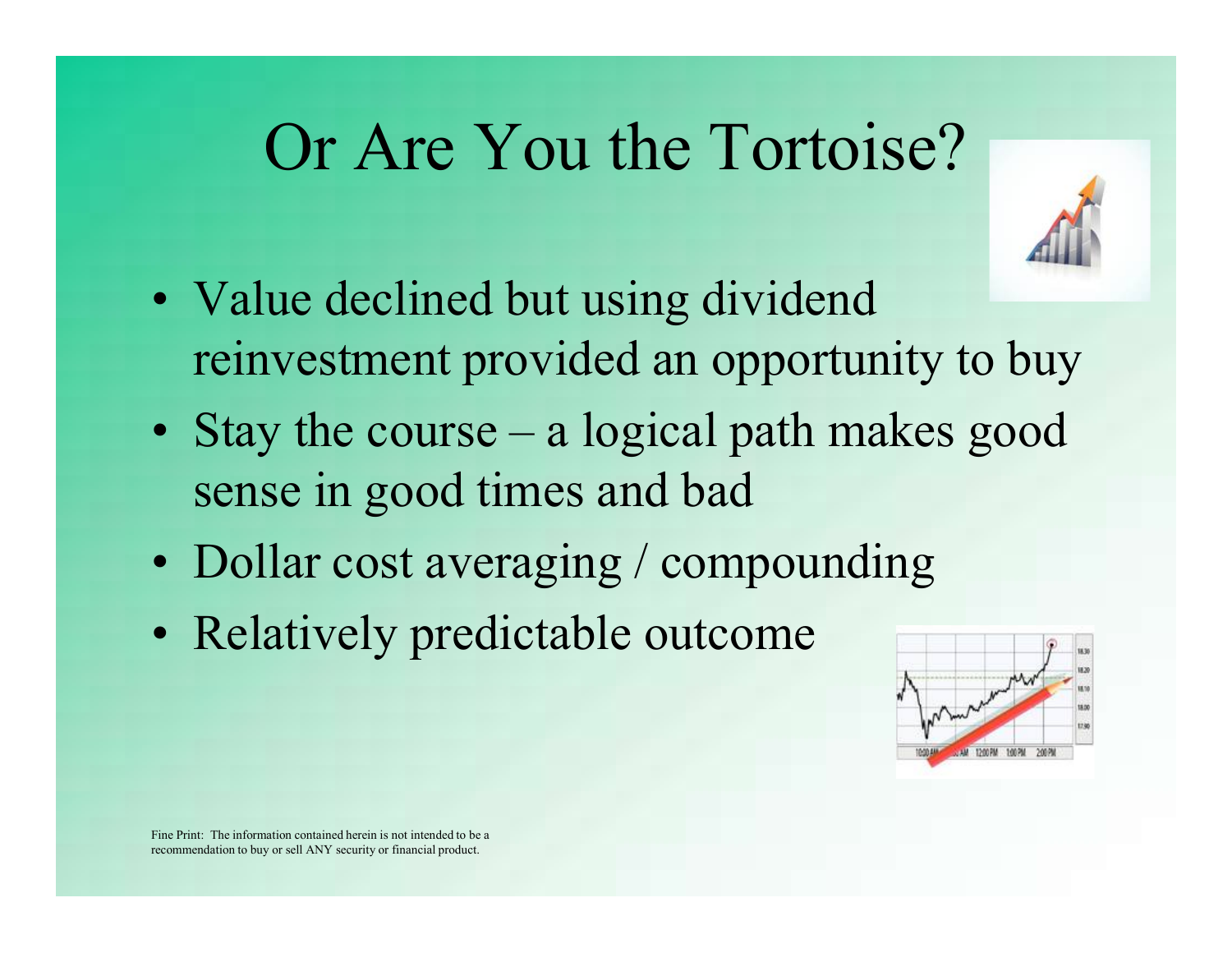# Dividend Reinvestment Dividend Reinvestn<br>• It's a simple strategy<br>• Auto-pilot (to a great extent)

- 
- 
- Dividend Reinvestmen<br>• It's a simple strategy<br>• Auto-pilot (to a great extent)<br>• Dividends are responsible for a signi **Dividend Reinvestment**<br>• It's a simple strategy<br>• Auto-pilot (to a great extent)<br>• Dividends are responsible for a significant<br>portion of stock market "growth" portion of stock market "growth"
- Buy high quality stocks or Exchange Traded Funds (ETF) and watch compounding work!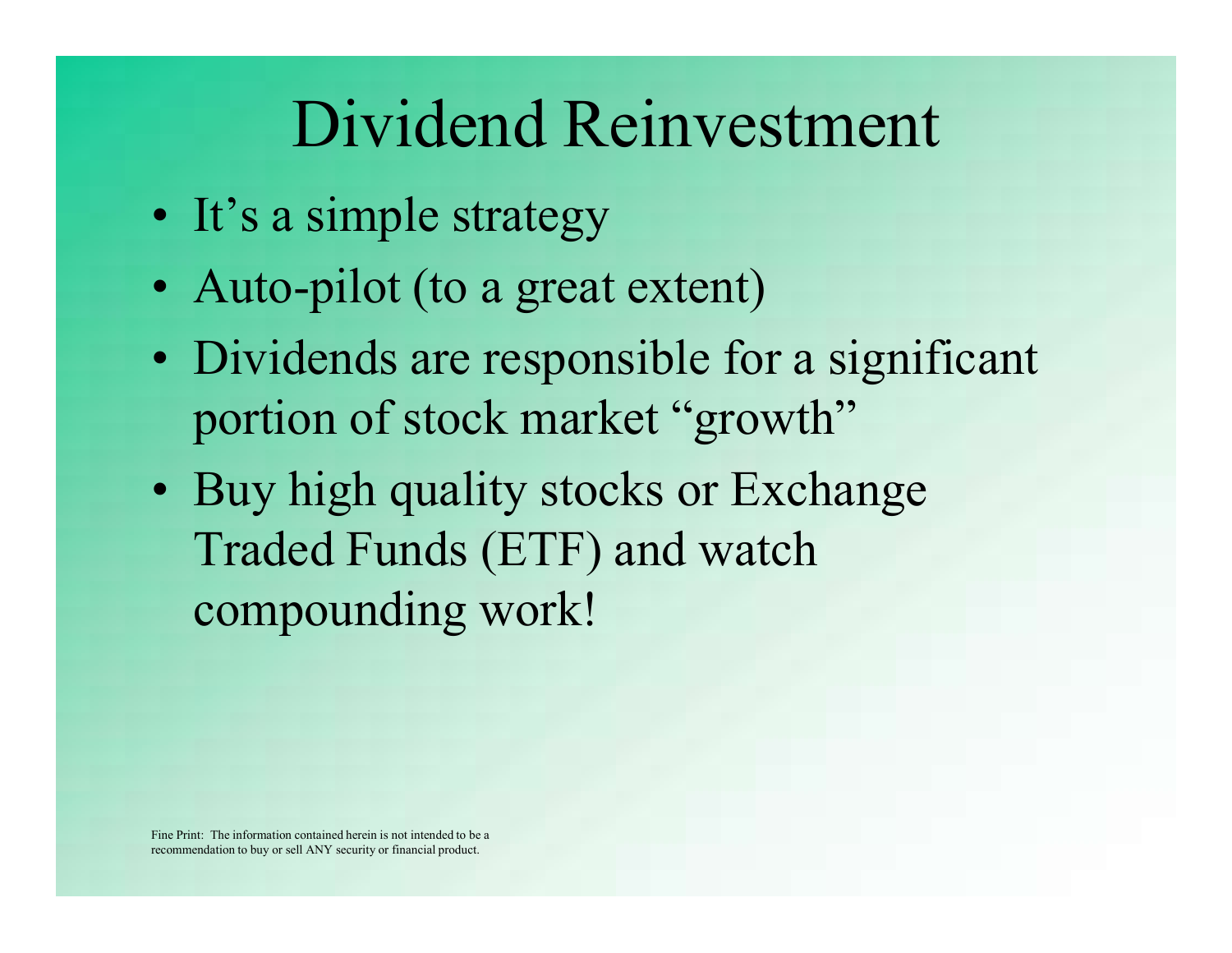### Some History

- Some History<br>• This discussion evolved for several reasons<br>– Friends and family frustrated
	-
	- Some History<br>
	This discussion evolved for several reas<br>
	 Friends and family frustrated<br>
	 Interest rates are so low, CD's can't pay th Some History<br>
	This discussion evolved for several reasons<br>
	– Friends and family frustrated<br>
	– Interest rates are so low, CD's can't pay the<br>
	bills<br>
	Too many pagels ligter to by pagels a mthar than bills
	- **Some History**<br>
	This discussion evolved for several reasons<br>
	 Friends and family frustrated<br>
	 Interest rates are so low, CD's can't pay the<br>
	bills<br>
	 Too many people listen to hyperbole rather than<br>
	take time to understa take time to understand their financial condition This discussion evolved for several reasons<br>
	– Friends and family frustrated<br>
	– Interest rates are so low, CD's can't pay the<br>
	bills<br>
	– Too many people listen to hyperbole rather than<br>
	take time to understand their financi
	- worked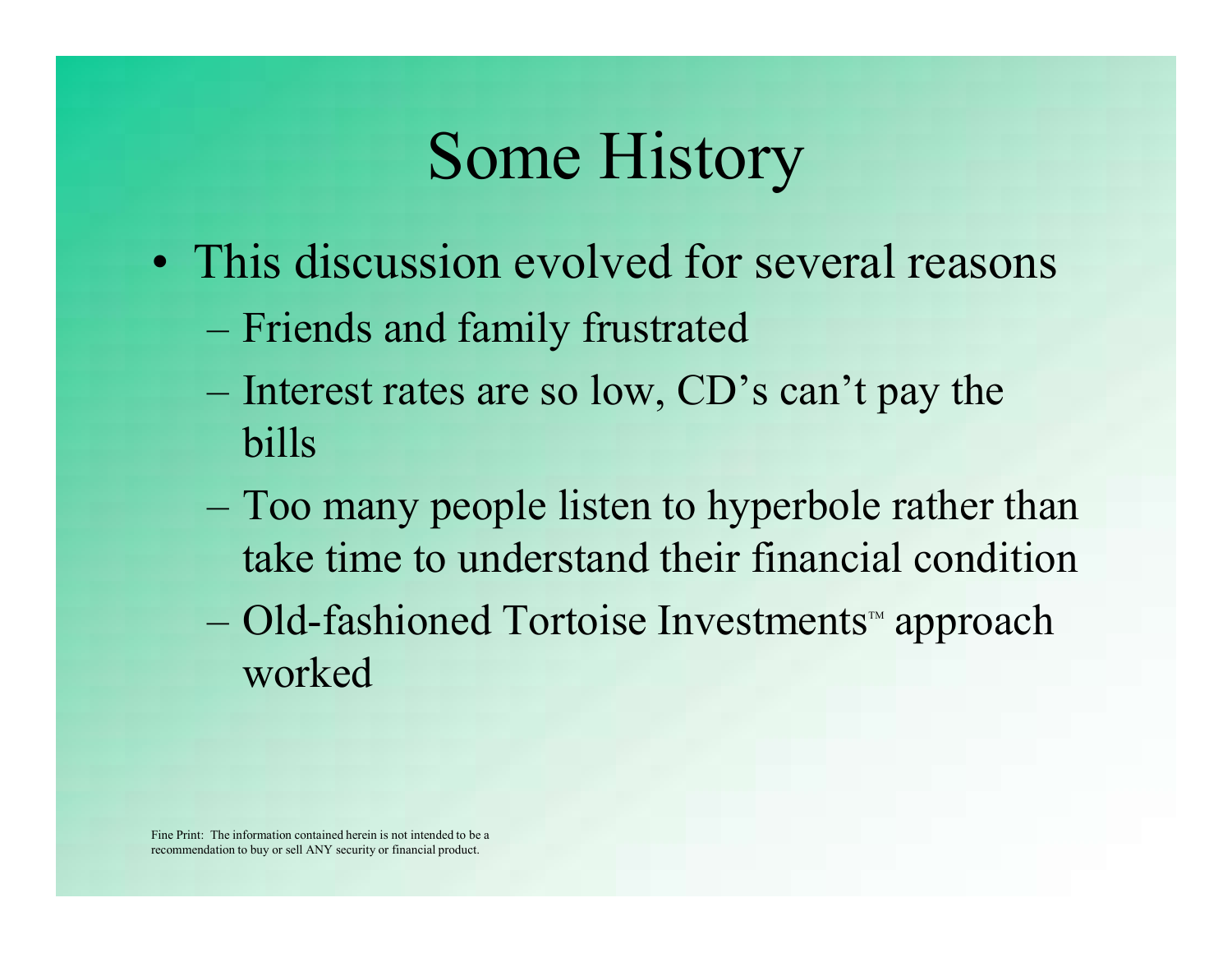### Setting the Stage

- **Setting the Stage**<br>• This is not intended to be a list of<br>• Rather it's a real-world example of what recommendations
- **Setting the Stage<br>• This is not intended to be a list of<br>• Rather, it's a real-world example of what occurred<br>• Rather, it's a real-world example of what occurred<br>• These holdings were purchased in 2004 and 2006** for several actual holdings in a given portfolio
- These holdings were purchased in 2004 and 2006 as the market was rising… not knowing what the future held • This is not intended to be a list of<br>
• Rather, it's a real-world example of what occurred<br>
for several actual holdings in a given portfolio<br>
• These holdings were purchased in 2004 and 2006<br>
• as the market was rising.. • Rather, it's a real-world example of what occurred<br>for several actual holdings in a given portfolio<br>• These holdings were purchased in 2004 and 2006<br>as the market was rising... not knowing what the<br>future held<br>• Then the
- 2009…
-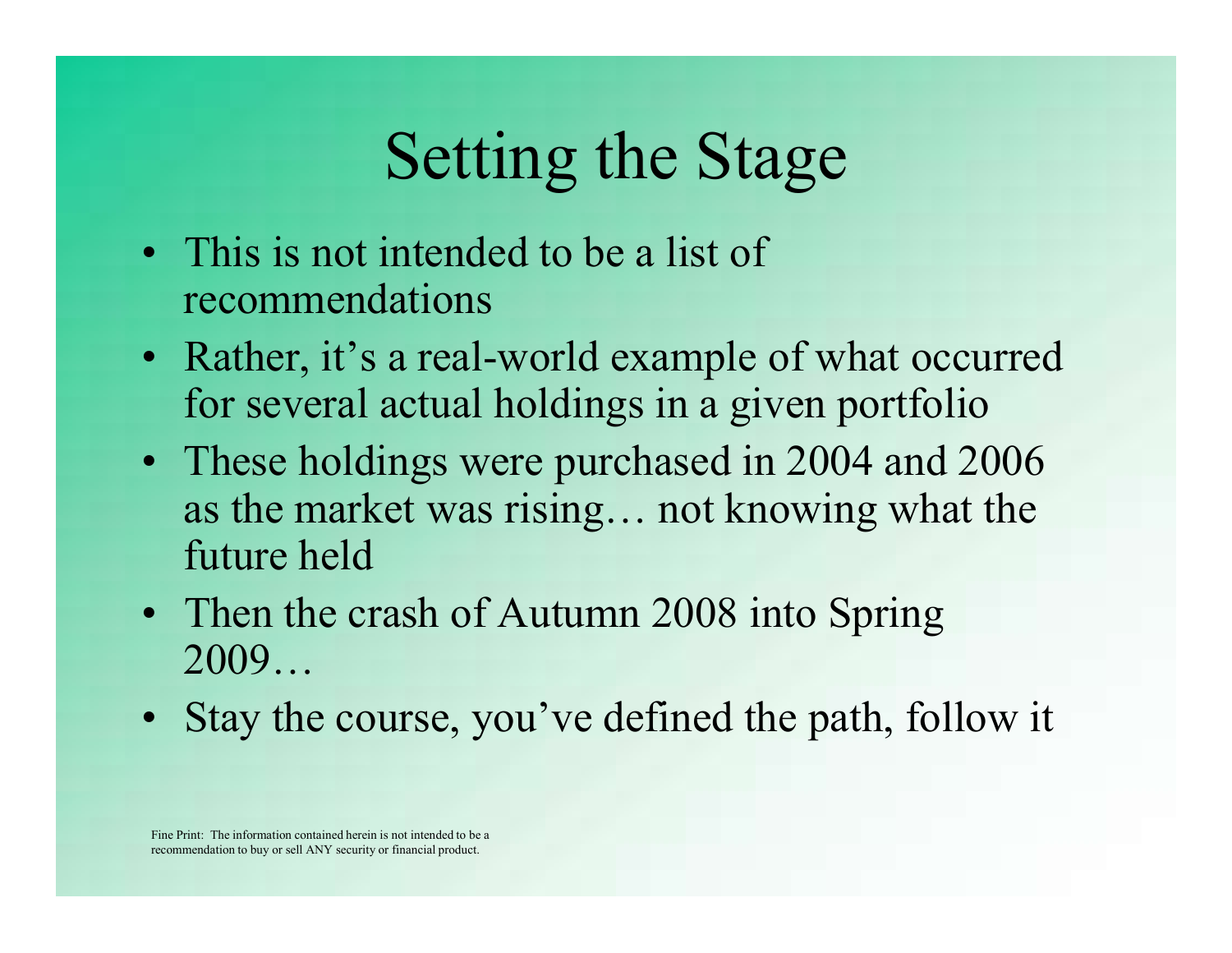### **Overview**

- 
- Overview<br>• All dividends were reinvested<br>• Data shows positive growth for all holdin Verview<br>• All dividends were reinvested<br>• Data shows positive growth for all holdings<br>• Dividends are significant
- 
- **COVETVIEW**<br>• All dividends were reinvested<br>• Data shows positive growth for<br>• Dividends are significant<br>• The dividends can now be used • The dividends can now be used to pay your bills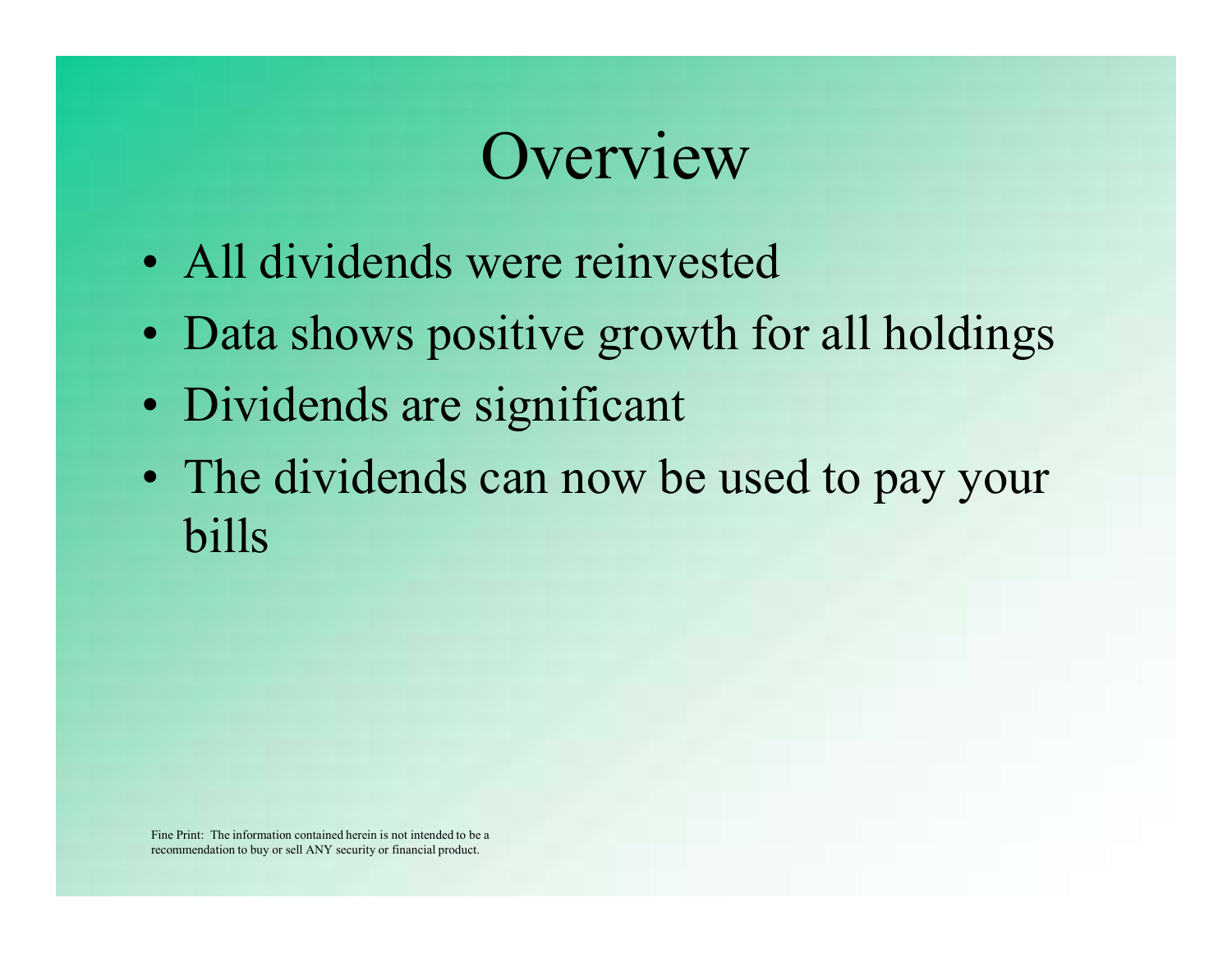### Details

- Details<br>• \$10,000 invested in each of six holdings<br>• Grows to \$206,940 in spite of recession
- 
- **Details**<br>• \$10,000 invested in each of six holdings<br>• Grows to \$206,940 in spite of recession<br>• Current (June 2019) dividends are \$5,880 **Details**<br>• \$10,000 invested in each of six holdings<br>• Grows to \$206,940 in spite of recession<br>• Current (June 2019) dividends are \$5,880<br>annually annually **Details**<br>
• \$10,000 invested in each of six holdings<br>
• Grows to \$206,940 in spite of recession<br>
• Current (June 2019) dividends are \$5,880<br>
annually<br>
• Yield based on amount invested 9.8%<br>
• Current yield 2.8% • \$10,000 invested in each<br>• Grows to \$206,940 in spin<br>• Current (June 2019) divided annually<br>• Yield based on amount in<br>• Current yield 2.8%
- 
-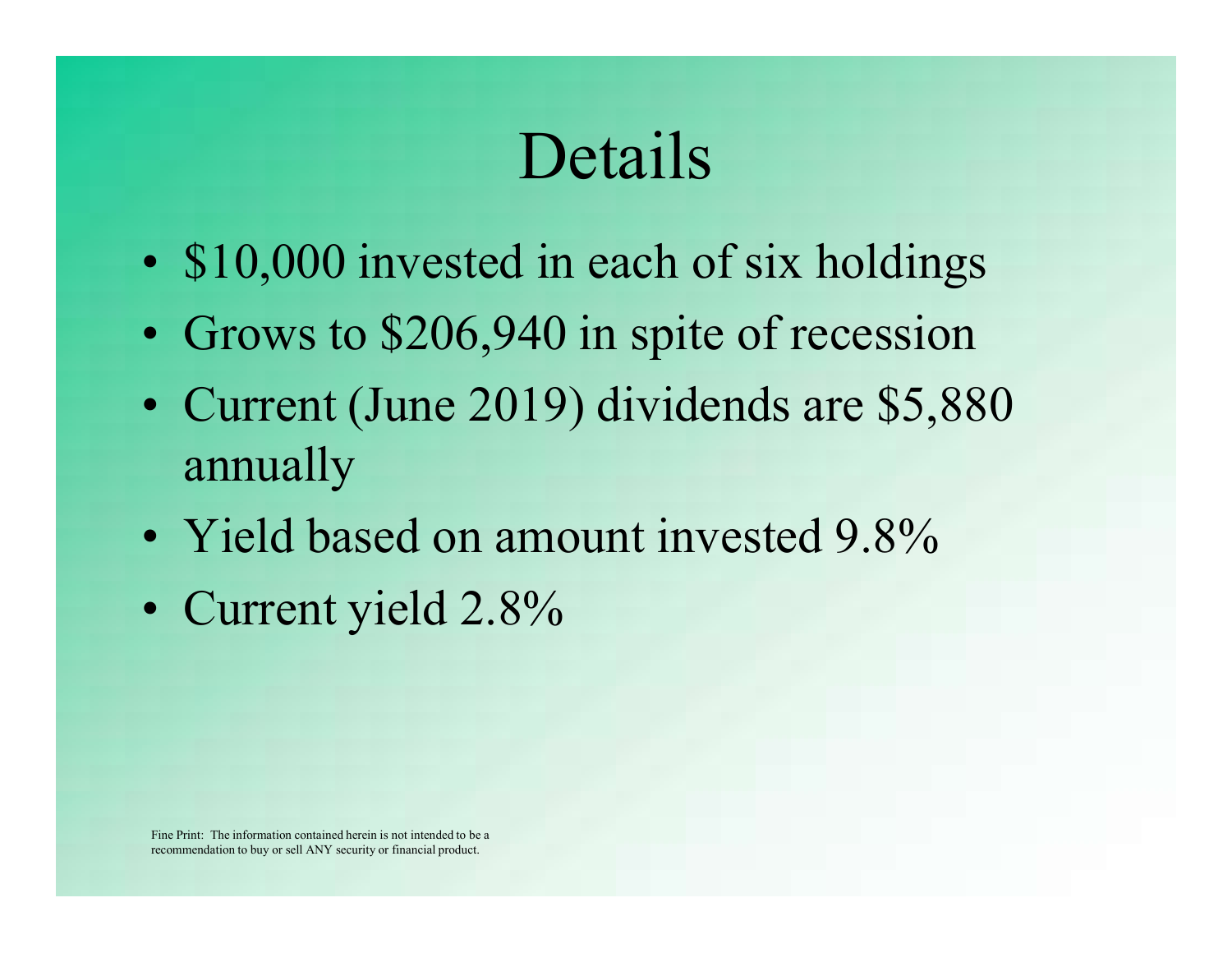### Yeah, But…

- Veah, But...<br>• You got lucky, this will never happen again<br>• History is not an indicator of the future Veah, But...<br>• You got lucky, this will never happen again<br>• History is not an indicator of the future<br>• I want big returns! Yeah, Bu<br>• You got lucky, this will never<br>• History is not an indicator of<br>• I want big returns!<br>• You must be really smart, I ca Yeah, But...<br>• You got lucky, this will never happen again<br>• History is not an indicator of the future<br>• I want big returns!<br>• You must be really smart, I can't do that<br>• That's too risky for me Yeah, But...<br>• You got lucky, this will never happ<br>• History is not an indicator of the fu<br>• I want big returns!<br>• You must be really smart, I can't d<br>• That's too risky for me<br>• I don't have the money you have • You got lucky, this will never happen again<br>• History is not an indicator of the future<br>• I want big returns!<br>• You must be really smart, I can't do that<br>• That's too risky for me<br>• I don't have the money you have<br>• What
- 
- 
- 
- 
- 
- 
- You got lucky, this will never happen again<br>• History is not an indicator of the future<br>• I want big returns!<br>• You must be really smart, I can't do that<br>• That's too risky for me<br>• I don't have the money you have<br>• What • History is not an indicator of the future<br>• I want big returns!<br>• You must be really smart, I can't do that<br>• That's too risky for me<br>• I don't have the money you have<br>• What? No technology stocks/funds<br>• I don't have ti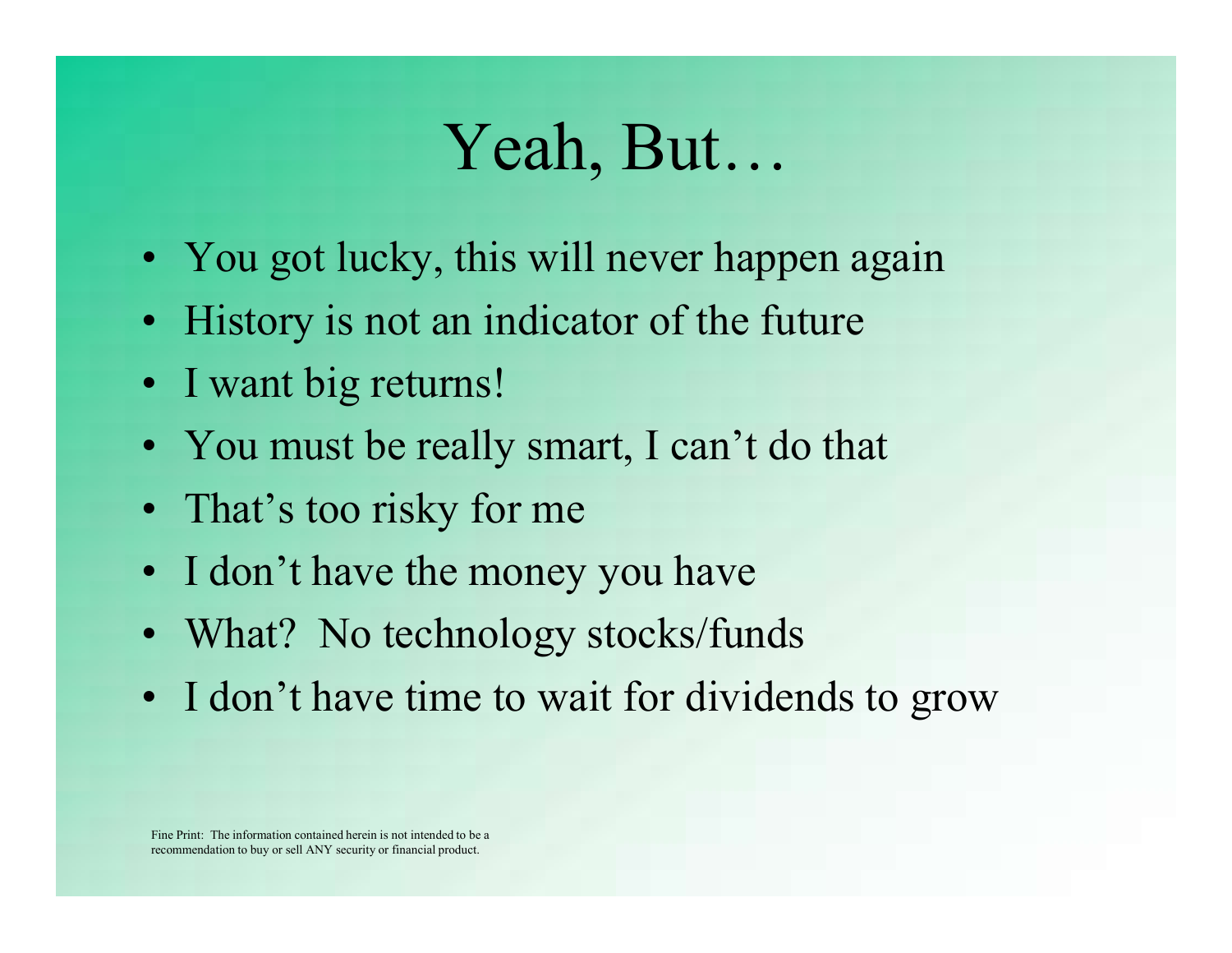## Which Stocks / Funds? Go Ahead and Tell Me! Which Stocks / Funds?<br>
Go Ahead and Tell Me!<br>
• These 6 stocks / funds are not magic<br>
– Chosen for this example because they were<br>
bought at a time prior to the recession Which Stocks / Funds?<br>
Go Ahead and Tell Me!<br>
These 6 stocks / funds are not magic<br>
– Chosen for this example because they were<br>
bought at a time prior to the recession<br>
– They were held throughout the recession

(not just yet…)

- 
- bought at a time prior to the recession Go Ahead and Tell Me!<br>
These 6 stocks / funds are not magic<br>
— Chosen for this example because they were<br>
bought at a time prior to the recession<br>
— They were held throughout the recession<br>
— This is a real-world example,
	- They were held throughout the recession
	- figured out after-the-fact
- These 6 stocks / funds are not magic<br>
 Chosen for this example because they were<br>
bought at a time prior to the recession<br>
 They were held throughout the recession<br>
 This is a real-world example, not something<br>
figured results – Chosen for this example because they were<br>bought at a time prior to the recession<br>– They were held throughout the recession<br>– This is a real-world example, not something<br>figured out after-the-fact<br>– Many other stocks / f
	- 2011, then at several later dates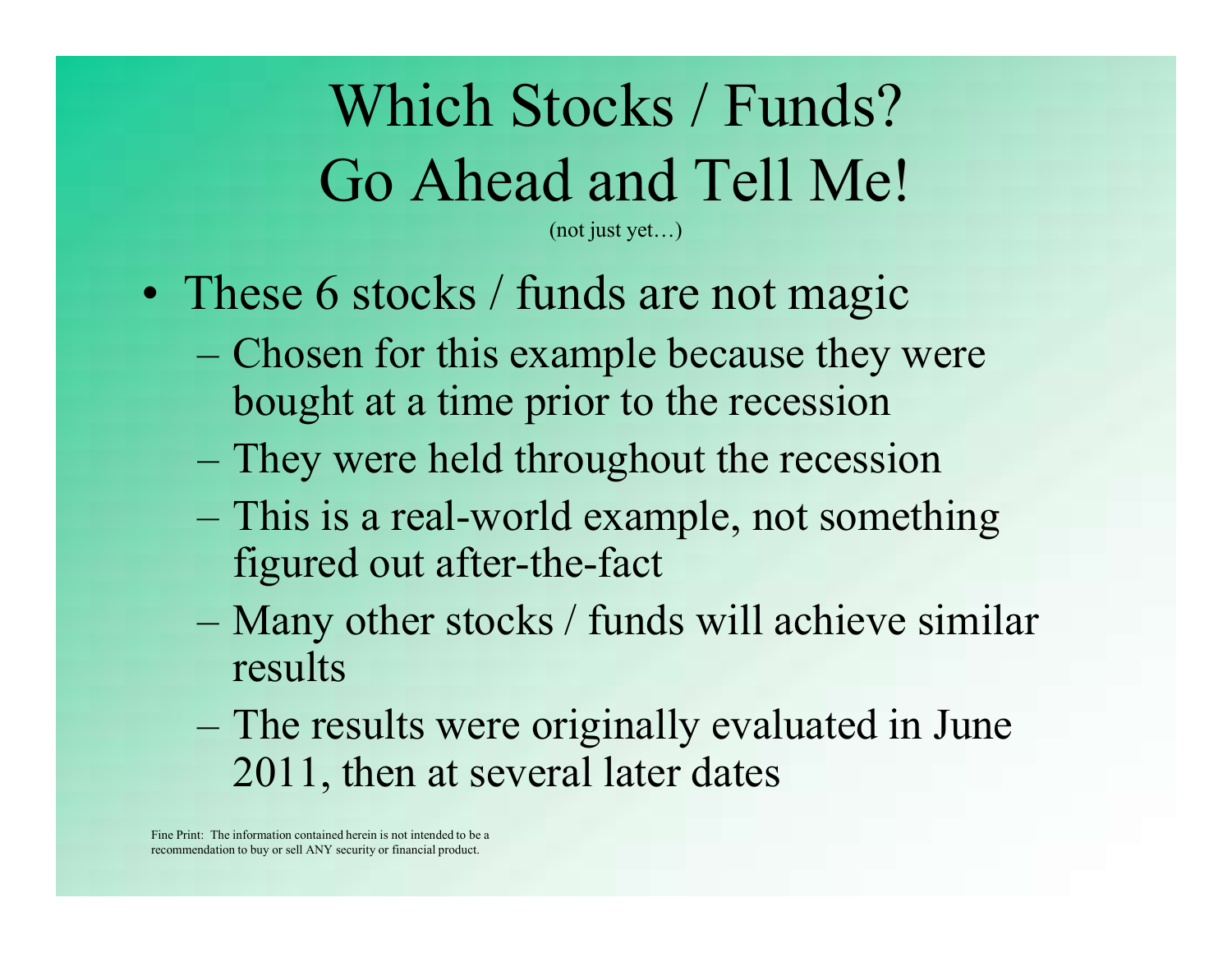## What are the 6 Stocks / Funds? What are the 6 Stocks /<br>• Okay, okay, here's the list<br>– EEM: Emerging Markets<br>NW: Daw Jones Index What are the 6 Stocks / F<br>Dkay, okay, here's the list<br>– EEM: Emerging Markets<br>– DVY: Dow Jones Index<br>– YUU Utilities Sector What are the 6 Stocks / Fu<br>Dkay, okay, here's the list<br>– EEM: Emerging Markets<br>– DVY: Dow Jones Index<br>– XLU: Utilities Sector What are the 6 Stocks /<br>Dkay, okay, here's the list<br>– EEM: Emerging Markets<br>– DVY: Dow Jones Index<br>– XLU: Utilities Sector<br>– SPY: S&P 500 Index<br>– KO: Coca-Cola

- )<br>Kay, okay, here's the list<br>- EEM: Emerging Markets<br>- DVY: Dow Jones Index<br>- XLU: Utilities Sector<br>- SPY: S&P 500 Index<br>- KO: Coca-Cola<br>- ED: Consolidated Edison Okay, okay, here's the list<br>
– EEM: Emerging Markets<br>
– DVY: Dow Jones Index<br>
– XLU: Utilities Sector<br>
– SPY: S&P 500 Index<br>
– KO: Coca-Cola<br>
– ED: Consolidated Edison
	-
	-
	- XLU: Utilities Sector
	-
	-
	-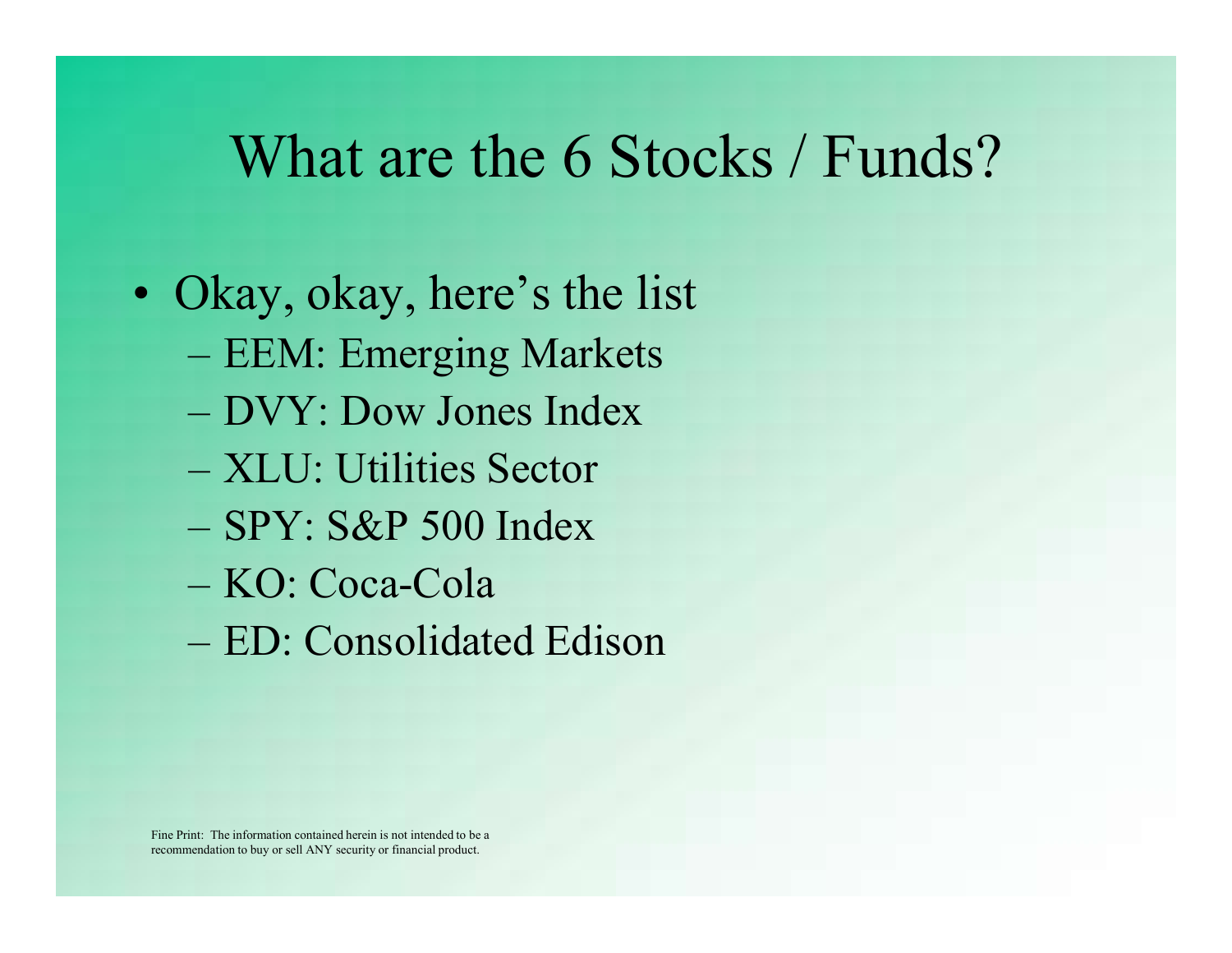### WOW! Is That Ever Boring

You mean to tell me you're going to pay your bills on that boring list of stocks and funds?

Additional fine print: Data is obtained from www.dividendchannel.com and www.dividata.com , values are rounded to \$5, \$10, \$50 and \$100 increments for simplicity. Purchase dates are 2/20/2004 and 1/25/2006.

| Symbol            | Amount<br>Invested | Grows to this<br>amount | Number of<br>years | Annual<br>dividends |
|-------------------|--------------------|-------------------------|--------------------|---------------------|
| <b>EEM</b> (2004) | \$10,000           | N/A                     | N/A                | \$20                |
| DVY (2004)        | \$10,000           | N/A                     | N/A                | \$340               |
|                   |                    |                         |                    |                     |
| <b>XLU</b> (2004) | \$10,000           | N/A                     | N/A                | \$360               |
| SPY(2004)         | \$10,000           | N/A                     | N/A                | \$140               |
| KO (2006)         | \$10,000           | N/A                     | N/A                | \$150               |
| ED(2006)          | \$10,000           | N/A                     | N/A                | \$490               |

Fine Print: The information contained herein is not intended to be a recommendation to buy or sell ANY security or financial product.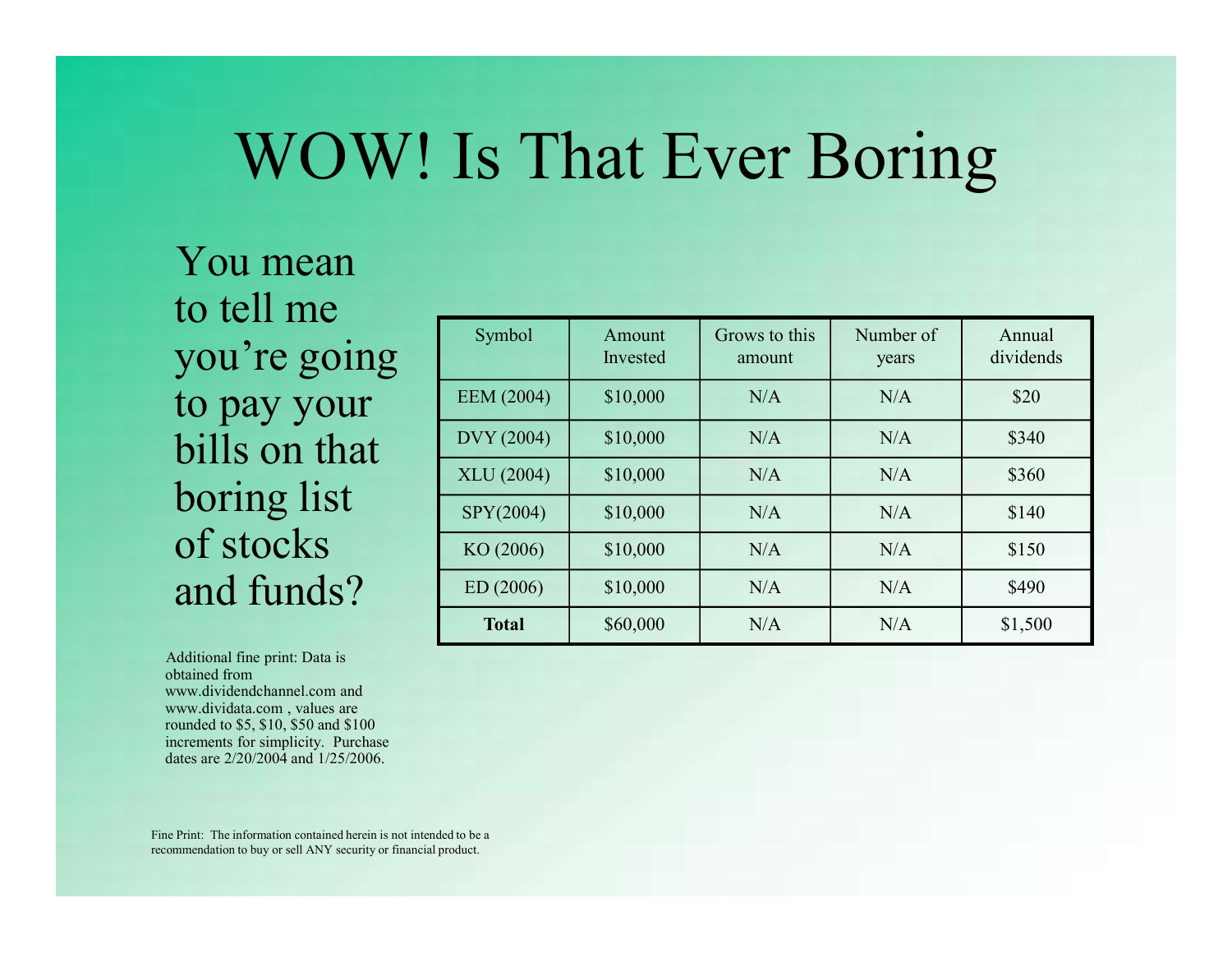# 06/28/2019 UPDATE: WOW! Is That Ever Boring 2019 UPDATE:<br>
S That Ever Boring<br>
Symbol Amount Grows to this Number of Annual<br>
EEM S10,000 S29,340 15 S610<br>
NUX S10,000 S29,340 15 S610

You mean to tell me you're going to pay your bills on that boring list of stocks and funds?

Additional fine print: Data is obtained from www.dividendchannel.com and www.dividata.com, values are rounded to \$5, \$10, \$50 and \$100 increments for simplicity. Purchase dates are 2/20/2004 and 1/25/2006.

|            |          | 8/2019 UPDATE:<br>Is That Ever Boring |           |           |
|------------|----------|---------------------------------------|-----------|-----------|
| Symbol     | Amount   | Grows to this                         | Number of | Annual    |
|            | Invested | amount                                | years     | dividends |
| <b>EEM</b> | \$10,000 | \$29,340                              | 15        | \$610     |
| <b>DVY</b> | \$10,000 | \$29,510                              | 15        | \$1,000   |
| <b>XLU</b> | \$10,000 | \$42,750                              | 15        | \$1,330   |
| <b>SPY</b> | \$10,000 | \$34,220                              | 15        | \$630     |
| <b>KO</b>  | \$10,000 | \$37,250                              | 13        | \$1,170   |
|            | \$10,000 | \$33,870                              | 13        | \$1,140   |
| <b>ED</b>  |          |                                       |           |           |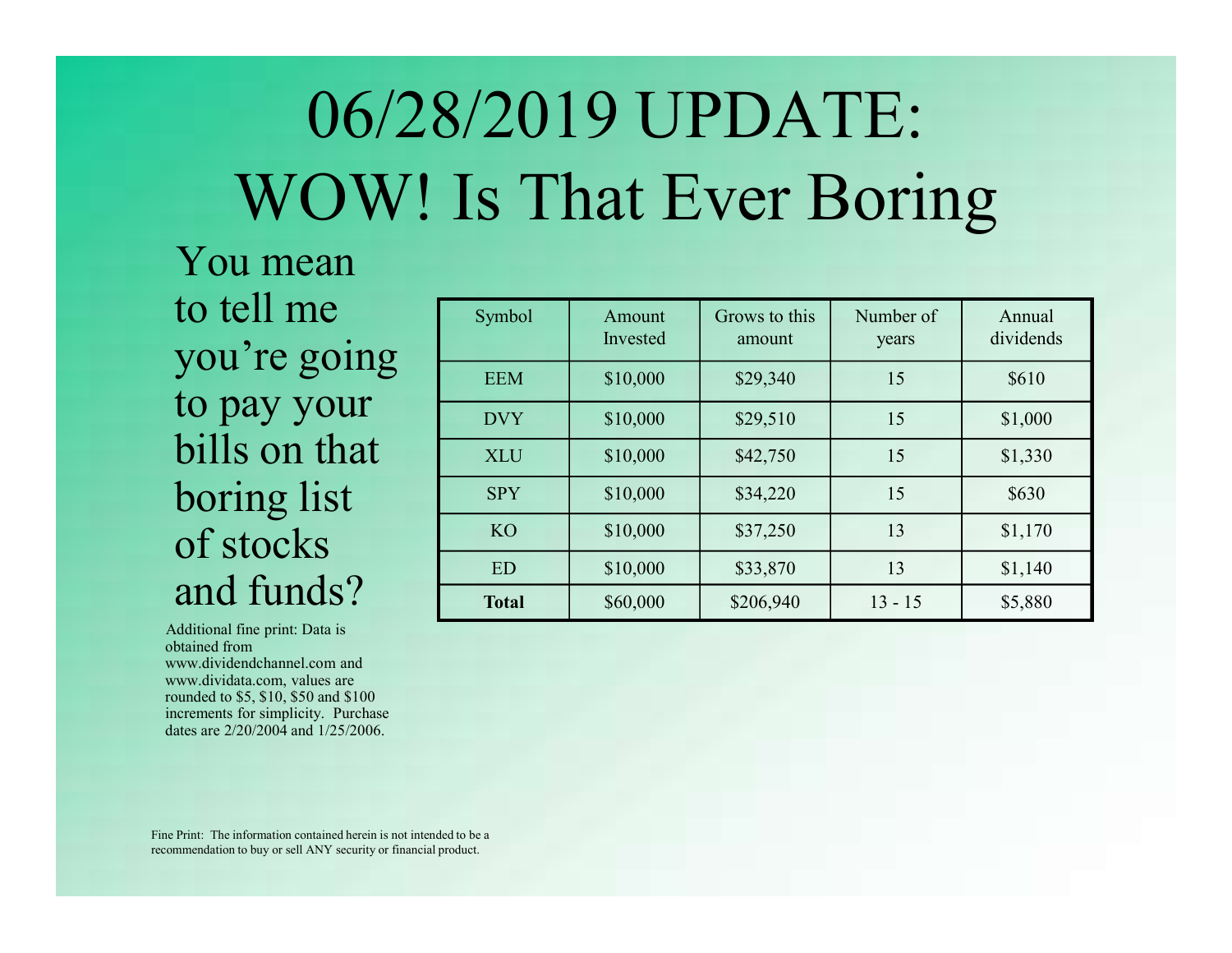### What Does This Mean?

- What Does This Mean?<br>• Allow the dividends to reinvest for as long as<br>• When "the market" is down that's good you're possible. Compounding is your friend
- What Does This Mean?<br>• Allow the dividends to reinvest for as long as<br>possible. Compounding is your friend<br>• When "the market" is down, that's good you're<br>buying more shares buying more shares • Allow the dividends to reinvest for as long as<br>possible. Compounding is your friend<br>• When "the market" is down, that's good – you're<br>buying more shares<br>• Purchase additional shares periodically (in<br>addition to dividend possible. Compounding is your friend<br>
• When "the market" is down, that's good – you're<br>
buying more shares<br>
• Purchase additional shares periodically (in<br>
addition to dividend reinvestment)<br>
• Turn off dividend reinvestme
- Purchase additional shares periodically (in addition to dividend reinvestment)
- transition to financial independence
-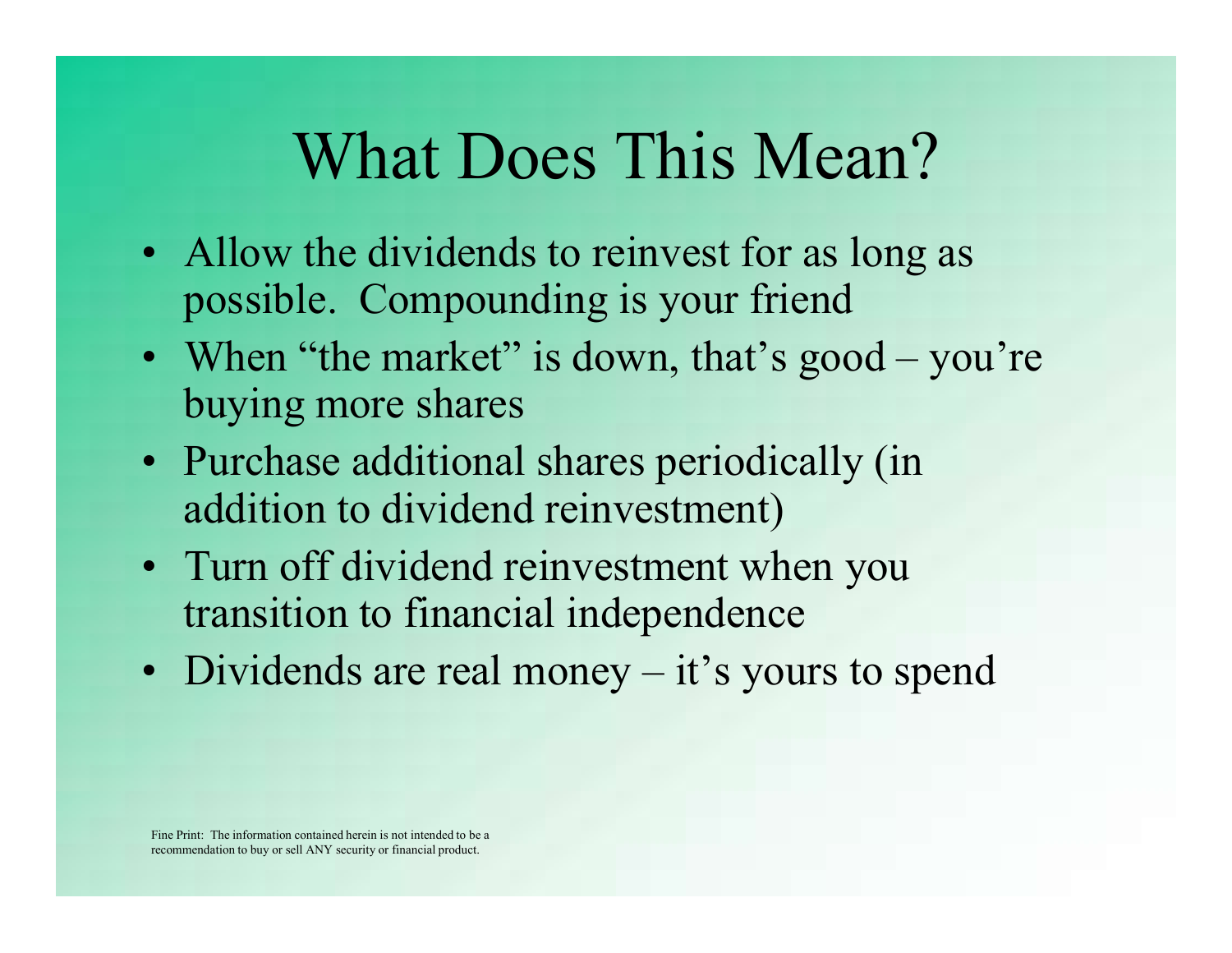# What Has Happened Since Investing in 2004 and 2006? Date Number of

2Average number of years was used to simplify annual growth calculation Interest rate was determined using relationship shown below.

F=future value P=present value i=decimal interest n=4 periods per year t=number of years

 $F=P(1+i/n)^{nt}$ 

3Dividends were reinvested

| <b>Vhat Has Happened Since</b><br>vesting in 2004 and 2006? |                                 |                                     |                                                      |                     |                                                          |
|-------------------------------------------------------------|---------------------------------|-------------------------------------|------------------------------------------------------|---------------------|----------------------------------------------------------|
| Date                                                        | Number of<br>Years <sup>2</sup> | <b>Total Value</b><br>of Investment | Approximate<br>Annual<br>Growth of<br>Investment $3$ | Annual<br>Dividends | Approximate<br>Annual<br>Dividend<br>Growth <sup>3</sup> |
| <b>Initial Purchase</b><br>2004-2006                        | N/A                             | \$60,000                            | N/A                                                  | \$1,500             | N/A                                                      |
| <b>June 2011</b>                                            | $5 - 7$                         | \$105,355                           | 9%                                                   | \$3,425             | 14%                                                      |
| June 2013                                                   | $7 - 9$                         | \$119,810                           | 9%                                                   | \$3,685             | 11%                                                      |
| June 2015                                                   | $9 - 11$                        | \$137,050                           | 8%                                                   | \$4,335             | 11%                                                      |
| June 2017                                                   | $11 - 13$                       | \$174,450                           | 9%                                                   | \$5,000             | 10%                                                      |
| June 2019                                                   | $13 - 15$                       | \$206,940                           | 9%                                                   | \$5,880             | 10%                                                      |
|                                                             |                                 |                                     |                                                      |                     |                                                          |
|                                                             |                                 |                                     |                                                      |                     |                                                          |
|                                                             |                                 |                                     |                                                      |                     |                                                          |